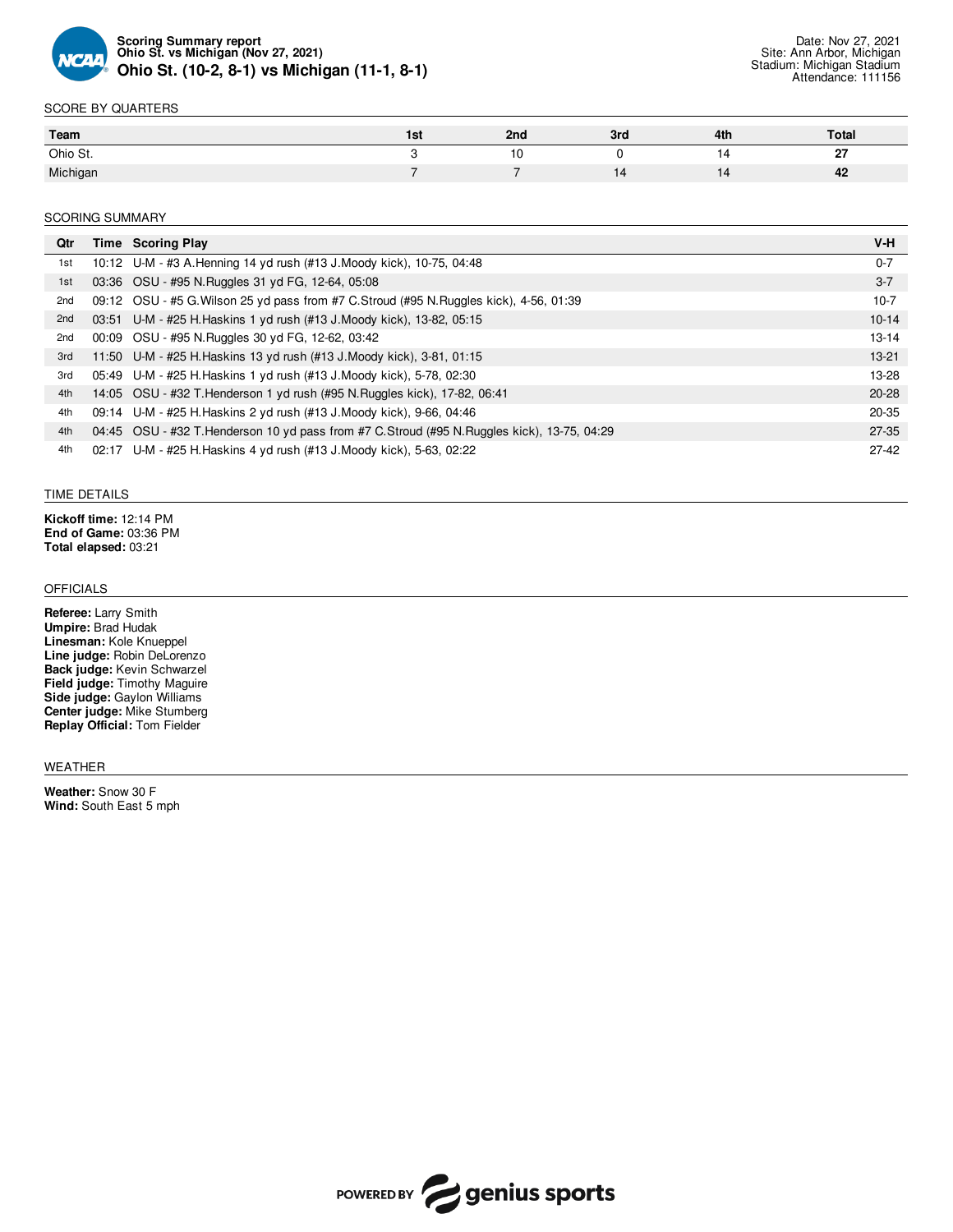

| <b>Team Statistics report</b><br>Ohio St. vs Michigan (Nov 27, 2021) |                | Date: Nov 27, 2021<br>Site: Ann Arbor, Michigan<br>Stadium: Michigan Stadium<br>Attendance: 111156 |
|----------------------------------------------------------------------|----------------|----------------------------------------------------------------------------------------------------|
| <b>FULL GAME</b>                                                     | OSU            | U-M                                                                                                |
| <b>FIRST DOWNS</b>                                                   | 23             | 24                                                                                                 |
| Rushing                                                              | $\overline{4}$ | 16                                                                                                 |
| Passing                                                              | 19             | 5                                                                                                  |
| Penalty                                                              | $\mathbf 0$    | $\mathsf 3$                                                                                        |
| <b>NET YARDS RUSHING</b>                                             | 64             | 297                                                                                                |
| <b>Rushing Attempts</b>                                              | 30             | 41                                                                                                 |
| Average Per Rush                                                     | 2.1            | 7.2                                                                                                |
| <b>Rushing Touchdowns</b>                                            | $\mathbf{1}$   | 6                                                                                                  |
| <b>Yards Gained Rushing</b>                                          | 103            | 299                                                                                                |
| Yards Lost Rushing                                                   | 39             | $\overline{2}$                                                                                     |
| <b>NET YARDS PASSING</b>                                             | 394            | 190                                                                                                |
| Completions-Attempts-Int                                             | 34-49-0        | $14 - 20 - 1$                                                                                      |
| Average Per Attempt                                                  | 8.0            | 9.5                                                                                                |
| Average Per Completion                                               | 11.6           | 13.6                                                                                               |
| Passing Touchdowns                                                   | $\mathbf{2}$   | $\mathbf 0$                                                                                        |
| <b>TOTAL OFFENSE YARDS</b>                                           | 458            | 487                                                                                                |
| Total offense plays                                                  | 79             | 61                                                                                                 |
| Average Gain Per Play                                                | 5.8            | 8.0                                                                                                |
| Fumbles: Number-Lost                                                 | $2 - 0$        | $1 - 0$                                                                                            |
| Penalties: Number-Yards                                              | 10-66          | $2 - 20$                                                                                           |
| <b>PUNTS-YARDS</b>                                                   | 4-179          | $2 - 90$                                                                                           |
| Average Yards Per Punt                                               | 44.8           | 45.0                                                                                               |
| Net Yards Per Punt                                                   | 40.5           | 42.5                                                                                               |
| Inside 20                                                            | $\mathbf{2}$   | $\mathbf{1}$                                                                                       |
| 50+ Yards                                                            | $\overline{c}$ | 0                                                                                                  |
| Touchbacks                                                           | $\pmb{0}$      | $\mathbf 0$                                                                                        |
| Fair catch                                                           | $\mathbf 0$    | $\mathbf{1}$                                                                                       |
| <b>KICKOFF-YARDS</b>                                                 | 6-335          | $7 - 444$                                                                                          |
| Average Yards Per Kickoff                                            | 55.8           | 63.4                                                                                               |
| Net Yards Per Kickoff                                                | 38.2           | 44                                                                                                 |
| Touchbacks                                                           | 0              | 5                                                                                                  |
| Fair Catch Yards                                                     | 39             | $\mathbf 0$                                                                                        |
| Punt returns: Number-Yards-TD                                        | $1 - 5 - 0$    | $2 - 17 - 0$                                                                                       |
| Average Per Return                                                   | $5.0\,$        | 8.5                                                                                                |
| Kickoff returns: Number-Yds-TD                                       | $2 - 11 - 0$   | $4 - 67 - 0$                                                                                       |
| Average Per Return                                                   | $5.5\,$        | 16.8                                                                                               |
| Interceptions: Number-Yds-TD                                         | $1 - 20 - 0$   | $0 - 0 - 0$                                                                                        |
| Fumble Returns: Number-Yds-TD                                        | $0 - 0 - 0$    | $0 - 0 - 0$                                                                                        |
| Miscellaneous Yards                                                  | 0              | 0                                                                                                  |
| Possession Time                                                      | 31:48          | 28:12                                                                                              |
| 1st Quarter                                                          | 05:55          | 09:05                                                                                              |
| 2nd Quarter                                                          | 07:55          | 07:05                                                                                              |
| 3rd Quarter                                                          | 11:15          | 03:45                                                                                              |
| 4th Quarter                                                          | 06:43          | 08:17                                                                                              |
| Third-Down Conversions                                               | $8 - 18$       | $5-8$                                                                                              |
| Fourth-Down Conversions                                              | $3-4$          | $1 - 1$                                                                                            |
| Red-Zone Scores-Chances                                              | $4 - 4$        | $6 - 7$                                                                                            |
| Touchdowns                                                           | $2 - 4$        | $6 - 7$                                                                                            |
| Field goals                                                          | $2 - 4$        | $0 - 7$                                                                                            |
| Sacks By: Number-Yards                                               | $0-0$          | $4 - 27$                                                                                           |
| PAT Kicks                                                            | $3-3$          | $6-6$                                                                                              |
| <b>Field Goals</b>                                                   | $2 - 2$        | $0-0$                                                                                              |
| Points off Turnover                                                  | 3              | 0                                                                                                  |

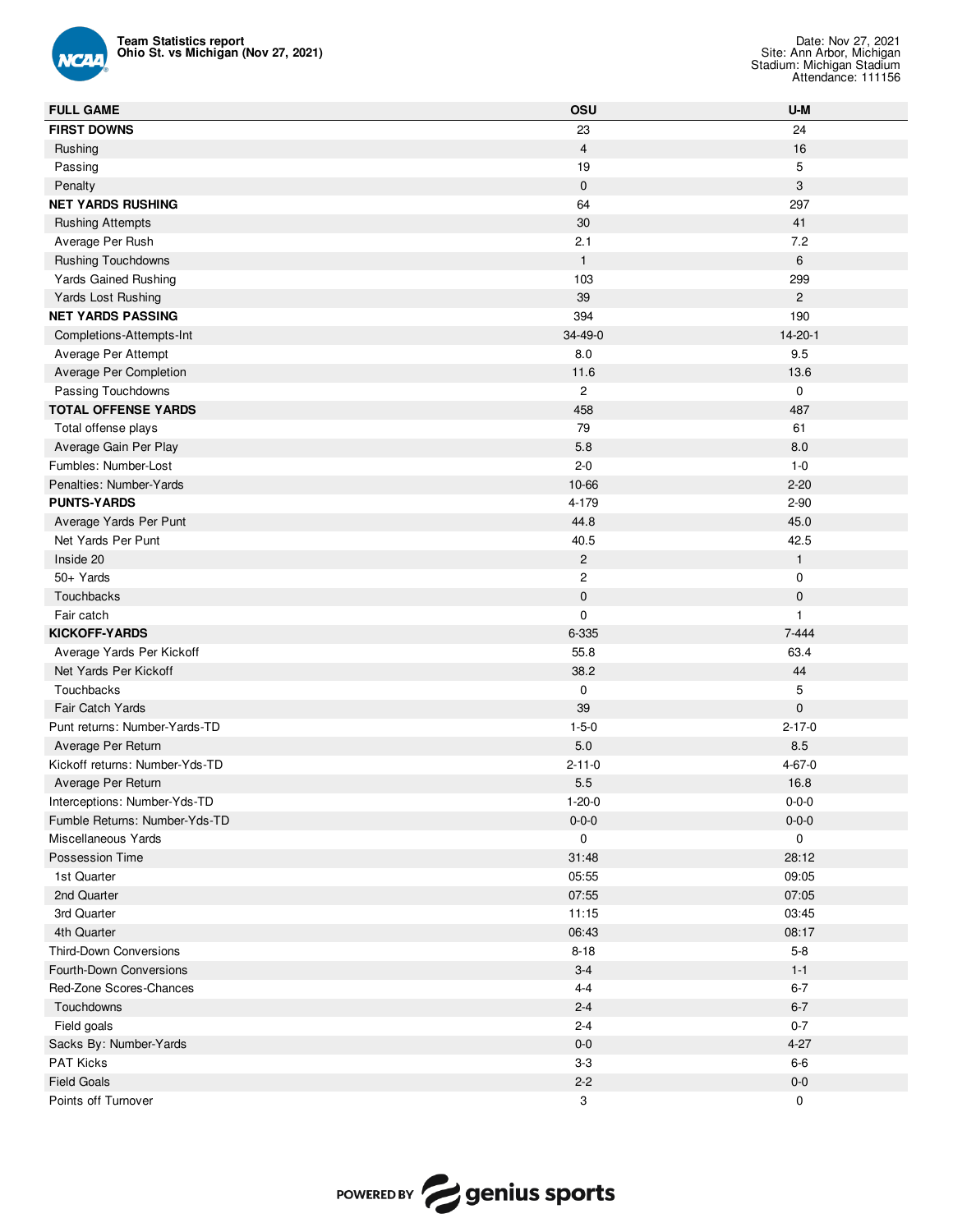

# FULL GAME

## **OHIO ST.**

| <b>RUSHING</b>     |           |    |     | No. Gain Loss Net TD |       | La | Avg    |
|--------------------|-----------|----|-----|----------------------|-------|----|--------|
| TreVeyon Henderson |           |    | 78  | 4                    | 74    | 28 | 4.4    |
| Miyan Williams     |           |    | 24  |                      | 20    | 9  | 2.9    |
| C.J. Stroud        |           | 6  |     | 31                   | $-30$ |    | $-5.0$ |
|                    | Totals: I | 30 | 103 | 39                   | 64    | 28 | 2.1    |

| <b>PASSING</b>        |         | C-A-I          |          | Yds          | TD             |    | Long     | Sack |
|-----------------------|---------|----------------|----------|--------------|----------------|----|----------|------|
| C.J. Stroud           |         | $34-49-0$      |          | 394          | $\overline{c}$ |    | 39       | 4    |
|                       | Totals: | 34-49-0        |          | 394          | $\mathbf 2$    | 39 |          | 4    |
|                       |         |                |          |              |                |    |          |      |
| <b>RECEIVING</b>      |         | TAR No.        |          | Yards YAC TD |                |    |          | Long |
| Jaxon Smith-Niigba    |         | 12             | 11       | 127          | 46             |    | 0        | 26   |
| <b>Garrett Wilson</b> |         | 16             | 10       | 119          | 30             |    | 1        | 25   |
| Chris Olave           |         | 13             | 7        | 88           | 5              |    | 0        | 39   |
| TreVeyon Henderson    |         | 5              | 5        | 54           | 67             |    | 1        | 25   |
| Miyan Williams        |         | $\overline{c}$ | 1        | 6            | 10             |    | 0        | 6    |
| Jeremy Ruckert        |         | 1              | $\Omega$ | $\Omega$     | $\Omega$       |    | $\Omega$ | 0    |
|                       | Totals: | 49             | 34       | 394          | 158            |    | 2        | 39   |

| <b>PUNTING</b>     |           |          | No.         |  | Yds            | Avg         |  | Long        |    | In20           |             | TВ           |
|--------------------|-----------|----------|-------------|--|----------------|-------------|--|-------------|----|----------------|-------------|--------------|
| Jesse Mirco        |           |          | 4           |  | 179            | 44.8        |  | 51          | 2  |                |             | 0            |
|                    |           | Totals:  | 4           |  | 179            | 44.8        |  | 51          |    | $\overline{2}$ |             | 0            |
| <b>RETURNS</b>     |           | Punt     |             |  | <b>Kickoff</b> |             |  |             |    | Intercept      |             |              |
|                    | <b>No</b> | Yds      | Lg          |  | No             | Yds         |  | Lg          | No | Yds            |             | Lg           |
| Jaxon Smith-Niigba | 1         | 5        | 5           |  | 0              | 0           |  | 0           | 0  | 0              |             | 0            |
| Julian Fleming     | 0         | $\Omega$ | 0           |  | $\overline{2}$ | 11          |  | 11          | 0  | $\Omega$       |             | 0            |
| <b>Bryson Shaw</b> | 0         | 0        | 0           |  | 0              | 0           |  | 0           | 1  | 20             |             | 20           |
| Totals:            | 1         | 5        | 5           |  | $\overline{2}$ | 11          |  | 11          | 1  | 20             |             | 20           |
| <b>FIELD GOALS</b> |           |          | Qtr         |  |                | <b>Time</b> |  | <b>Dist</b> |    |                | Result      |              |
| Noah Ruggles       |           |          | 1st         |  |                | 03:36       |  | 31          |    |                | GOOD        |              |
| Noah Ruggles       |           |          | 2nd         |  |                | 00:09       |  | 30          |    |                | <b>GOOD</b> |              |
| <b>KICKOFFS</b>    |           |          | No.         |  | Yards          |             |  | Avg         |    | ΤВ             |             | OВ           |
| Noah Ruggles       |           |          | 6           |  | 335            |             |  | 55.8        |    | 0              |             | 0            |
| <b>ALL-PURPOSE</b> |           |          | <b>Rush</b> |  | <b>Rcv</b>     | <b>KR</b>   |  | <b>PR</b>   |    | ΙR             |             | <b>Total</b> |
| Jaxon Smith-Niigba |           |          | 0           |  | 127            | 0           |  | 5           |    | 0              |             | 132          |
| TreVeyon Henderson |           |          | 74          |  | 54             | $\Omega$    |  | $\Omega$    |    | 0              |             | 128          |
| Garrett Wilson     |           |          | 0           |  | 119            | $\Omega$    |  | $\Omega$    |    | 0              |             | 119          |
| <b>Chris Olave</b> |           |          | 0           |  | 88             | 0           |  | 0           |    | $\Omega$       |             | 88           |
| <b>FUMBLES</b>     |           |          |             |  |                |             |  |             |    |                |             |              |

Ohio St. - C.J. Stroud 2-0

Michigan - A.J. Henning 1-0

## **MICHIGAN**

| <b>RUSHING</b>        |           |      | No.            |             | Gain           | Loss           | <b>Net</b> |             | <b>TD</b> | Lg        | Avg         |
|-----------------------|-----------|------|----------------|-------------|----------------|----------------|------------|-------------|-----------|-----------|-------------|
| Hassan Haskins        |           |      | 28             |             | 169            | 0              |            | 169         | 5         | 27        | 6.0         |
| <b>Blake Corum</b>    |           |      | 6              |             | 87             | 0              | 87         |             | 0         | 55        | 14.5        |
| A.J. Henning          |           |      | 1              |             | 14             | 0              | 14         |             | 1         | 14        | 14.0        |
| J.J. McCarthy         |           |      | 2              |             | 12             | 0              | 12         |             | 0         | 6         | 6.0         |
| Cade McNamara         |           |      | 1              |             | 9              | 0              | 9          |             | 0         | 9         | 9.0         |
| Donovan Edwards       |           |      | 1              |             | 8              | 0              | 8          |             | 0         | 8         | 8.0         |
| <b>TEAM</b>           |           |      | $\overline{c}$ |             | 0              | 2              | -2         |             | 0         | 0         | $-1.0$      |
|                       | Totals:   |      | 41             |             | 299            | $\overline{2}$ | 297        |             | 6         | 55        | 7.2         |
| <b>PASSING</b>        |           |      |                | $C-A-I$     |                | Yds            |            | <b>TD</b>   |           | Long      | <b>Sack</b> |
| Cade McNamara         |           |      |                |             | $13 - 19 - 1$  | 159            |            | 0           |           | 37        | 0           |
| J.J. McCarthy         |           |      |                | $1 - 1 - 0$ |                | 31             |            | 0           |           | 31        | 0           |
|                       | Totals:   |      |                |             | 14-20-1        | 190            |            | 0           |           | 37        | 0           |
| <b>RECEIVING</b>      |           |      | <b>TAR</b>     |             | No.            | Yards          |            | <b>YAC</b>  |           | TD        | Long        |
| Roman Wilson          |           |      | 3              |             | 2              | 55             |            |             | 20        | 0         | 31          |
| Cornelius Johnson     |           |      | 3              |             | 2              | 48             |            |             | 5         | 0         | 37          |
| Luke Schoonmaker      |           |      | 3              |             | 2              | 15             |            |             | 4         | 0         | 9           |
| Donovan Edwards       |           |      | 3              |             | $\overline{2}$ | 12             |            | 20          |           | 0         | 6           |
| Hassan Haskins        |           |      | 3              |             | $\overline{c}$ | 5              |            |             | 5         | 0         | 5           |
| Mike Sainristil       |           |      | $\mathbf{1}$   |             | $\mathbf{1}$   | 34             |            |             | 10        | 0         | 34          |
| A.J. Henning          |           |      | 1              |             | 1              | 9              |            |             | 15        | 0         | 9           |
| Erick All             |           |      | 2              |             | 1              | $\overline{7}$ |            |             | 2         | 0         | 7           |
| <b>Andrel Anthony</b> |           |      | 1              |             | 1              | 5              |            | 0           |           | 0         | 5           |
|                       | Totals:   |      | 20             |             | 14             | 190            |            | 81          |           | 0         | 37          |
| <b>PUNTING</b>        |           |      | No.            |             | Yds            | Avg            |            | Long        |           | In20      | ΤВ          |
| <b>Brad Robbins</b>   |           |      | 2              |             | 90             | 45.0           |            | 48          |           | 1         | 0           |
|                       | Totals:   |      | $\overline{2}$ |             | 90             | 45.0           |            | 48          |           | 1         | 0           |
| <b>RETURNS</b>        |           | Punt |                |             |                | <b>Kickoff</b> |            |             |           | Intercept |             |
|                       | <b>No</b> | Yds  | Lg             |             | <b>No</b>      | Yds            |            | Lg          | No        | Yds       | Lg          |
| A.J. Henning          | 2         | 17   |                | 17          | 4              | 67             |            | 26          | 0         | 0         | 0           |
| Totals:               | 2         | 17   | 17             |             | 4              | 67             |            | 26          | 0         | 0         | 0           |
|                       |           |      |                |             |                |                |            |             |           |           |             |
|                       |           |      |                |             |                |                |            |             |           |           |             |
| <b>FIELD GOALS</b>    |           |      | Qtr            |             |                | Time           |            | <b>Dist</b> |           |           | Result      |

| <b>KICKOFFS</b>    | No.         | Yards |    | Ava  | ΤВ       | OВ    |
|--------------------|-------------|-------|----|------|----------|-------|
| Jake Moody         |             | 444   |    | 63.4 | 5        | 0     |
| <b>ALL-PURPOSE</b> | <b>Rush</b> | Rcv   | KR | PR   | IR       | Total |
| Hassan Haskins     | 169         | 5     | 0  | 0    | 0        | 174   |
| A.J. Henning       | 14          | 9     | 67 | 17   | $\Omega$ | 107   |
| <b>Blake Corum</b> | 87          | 0     | 0  | 0    | $\Omega$ | 87    |
| Roman Wilson       | 0           | 55    | 0  | 0    | 0        | 55    |

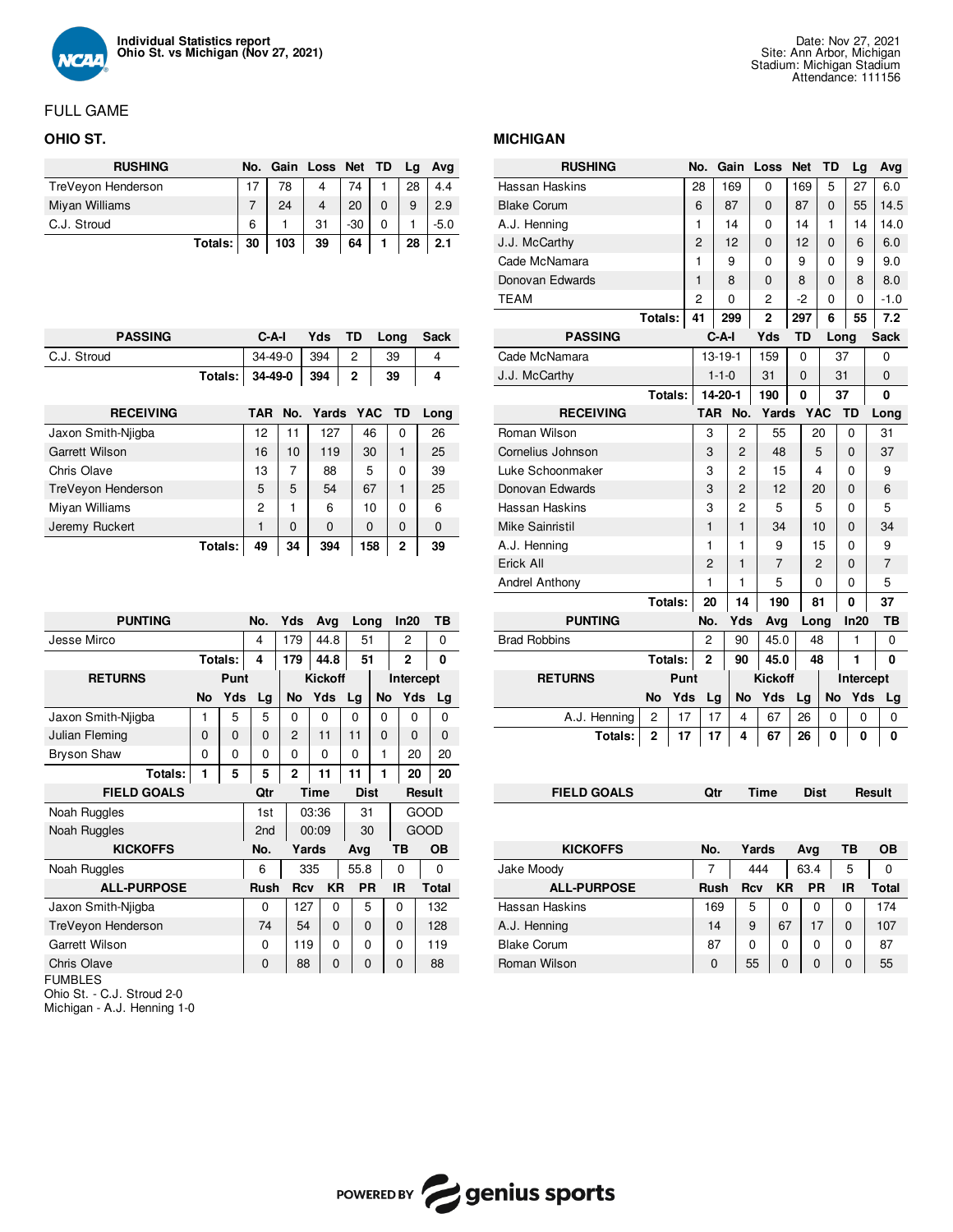

| #  | Name                   | Solo         | Ast            | Total          | Sacks-Yds | TFL-Yds   | FF           | <b>FR-Yds</b> | Int-Yds  | <b>BrUp</b>    | Blks         | QBH            |
|----|------------------------|--------------|----------------|----------------|-----------|-----------|--------------|---------------|----------|----------------|--------------|----------------|
| 14 | Ronnie Hickman         | 4            | 8              | 12             | $0.0 - 0$ | $0.0 - 0$ | $\mathbf 0$  | $0-0$         | $0-0$    | 0              | $\mathbf 0$  | 0              |
|    | 30 Cody Simon          | 2            | 5              | $\overline{7}$ | $0.0 - 0$ | $0.0 - 0$ | $\mathbf 0$  | $0 - 0$       | $0-0$    | $\mathbf{0}$   | $\mathbf{0}$ | $\mathbf{1}$   |
|    | 22 Steele Chambers     | 5            |                | 6              | $0.0 - 0$ | $0.0 - 0$ | 0            | $0-0$         | $0-0$    | $\mathbf 0$    | 0            | 1              |
|    | 17 Bryson Shaw         | 4            | $\overline{c}$ | 6              | $0.0 - 0$ | $0.0 - 0$ | $\mathbf 0$  | $0 - 0$       | $1 - 20$ | $\mathbf{0}$   | 0            | $\mathbf{0}$   |
| 35 | Tommy Eichenberg       | 2            | 3              | 5              | $0.0 - 0$ | $0.0 - 0$ | 0            | $0-0$         | $0-0$    | $\mathbf 0$    | 0            | 0              |
|    | 12 Lathan Ransom       | 2            | 3              | 5              | $0.0 - 0$ | $0.0 - 0$ | $\mathbf 0$  | $0 - 0$       | $0 - 0$  | $\mathbf{0}$   | $\mathbf{0}$ | $\mathbf 0$    |
| 29 | Denzel Burke           | 3            |                | 4              | $0.0 - 0$ | $0.0 - 0$ | $\mathbf 0$  | $0 - 0$       | $0 - 0$  |                | $\mathbf 0$  | $\mathbf 0$    |
|    | 11 Tyreke Smith        | 2            | $\mathbf{1}$   | 3              | $0.0 - 0$ | $0.0 - 0$ | $\mathbf 0$  | $0 - 0$       | $0 - 0$  | $\mathbf 0$    | $\mathbf 0$  | $\mathbf 0$    |
| 5. | Marcus Williamson      | 2            | $\Omega$       | $\overline{c}$ | $0.0 - 0$ | $0.0 - 0$ | $\mathbf 0$  | $0 - 0$       | $0 - 0$  | 0              | $\mathbf 0$  | 0              |
|    | 44 J.T. Tuimoloau      | 1            | $\mathbf{1}$   | $\overline{c}$ | $0.0 - 0$ | $0.0 - 0$ | $\mathbf 0$  | $0 - 0$       | $0-0$    | 0              | $\mathbf 0$  | $\mathbf{0}$   |
| 6  | <b>Taron Vincent</b>   | 1            | $\Omega$       | 1              | $0.0 - 0$ | $0.0 - 0$ | $\mathbf 0$  | $0 - 0$       | $0 - 0$  | $\mathbf 0$    | 0            | $\mathbf 0$    |
| 8  | Javontae Jean-Baptiste | 1            | $\mathbf{0}$   | $\mathbf{1}$   | $0.0 - 0$ | $0.0 - 0$ | $\mathbf{0}$ | $0 - 0$       | $0-0$    | $\mathbf{0}$   | $\mathbf{0}$ | $\mathbf{0}$   |
| 9  | Zach Harrison          | 1            | $\Omega$       | 1              | $0.0 - 0$ | $0.0 - 0$ | 0            | $0-0$         | $0-0$    |                | 0            | $\mathbf 0$    |
|    | 10 Cameron Martinez    | 1            | $\mathbf{0}$   | $\mathbf{1}$   | $0.0 - 0$ | $0.0 - 0$ | $\mathbf 0$  | $0-0$         | $0-0$    | $\mathbf{0}$   | $\mathbf 0$  | $\mathbf{0}$   |
|    | 86 Jerron Cage         | 0            |                | 1              | $0.0 - 0$ | $0.0 - 0$ | 0            | $0-0$         | $0-0$    | 0              | 0            | $\mathbf 0$    |
|    | 15 Craig Young         | $\mathbf{0}$ | $\mathbf{1}$   | $\mathbf{1}$   | $0.0 - 0$ | $0.0 - 0$ | $\mathbf 0$  | $0-0$         | $0-0$    | $\mathbf 0$    | $\mathbf 0$  | $\mathbf 0$    |
|    | 52 Antwuan Jackson     | 0            |                |                | $0.0 - 0$ | $0.0 - 0$ | 0            | $0-0$         | $0 - 0$  | $\mathbf 0$    | $\mathbf 0$  | $\mathbf 0$    |
|    | 91 Tyleik Williams     | $\mathbf{0}$ | $\mathbf{1}$   | 1              | $0.0 - 0$ | $0.0 - 0$ | $\mathbf{0}$ | $0-0$         | $0-0$    | $\mathbf 0$    | $\mathbf 0$  | $\mathbf 0$    |
|    | 92 Haskell Garrett     | 0            |                | 1              | $0.0 - 0$ | $0.0 - 0$ | 0            | $0 - 0$       | $0-0$    | $\mathbf 0$    | $\mathbf 0$  | $\mathbf 0$    |
|    | 26 Cameron Brown       | $\mathbf{0}$ | $\mathbf{1}$   | 1              | $0.0 - 0$ | $0.0 - 0$ | $\mathbf 0$  | $0-0$         | $0-0$    | 0              | $\mathbf 0$  | $\mathbf 0$    |
|    | 95 Noah Ruggles        | $\Omega$     | 1              | 1              | $0.0 - 0$ | $0.0 - 0$ | 0            | $0 - 0$       | $0-0$    | $\mathbf 0$    | 0            | $\mathbf 0$    |
|    | 13 Jordan Hancock      | $\mathbf{0}$ | $\mathbf{1}$   | 1              | $0.0 - 0$ | $0.0 - 0$ | $\mathbf{0}$ | $0 - 0$       | $0-0$    | $\mathbf{0}$   | $\mathbf{0}$ | $\mathbf{0}$   |
|    | 58 Ty Hamilton         | 0            | $\mathbf{1}$   | 1              | $0.0 - 0$ | $0.0 - 0$ | $\mathbf 0$  | $0-0$         | $0-0$    | 0              | 0            | 0              |
|    | <b>Totals</b>          | 31           | 34             | 65             | $0.0 - 0$ | $0.0 - 0$ | 0            | $0-0$         | $1 - 20$ | $\overline{2}$ | $\mathbf{0}$ | $\overline{2}$ |

# **MICHIGAN**

| #  | Name                      |               | Solo           | Ast            | Total          | Sacks-Yds  | <b>TFL-Yds</b> | FF           | <b>FR-Yds</b> | Int-Yds | <b>BrUp</b>    | <b>Blks</b>  | QBH          |
|----|---------------------------|---------------|----------------|----------------|----------------|------------|----------------|--------------|---------------|---------|----------------|--------------|--------------|
|    | <b>Brad Hawkins</b>       |               |                | $\overline{c}$ | 9              | $0.0 - 0$  | $0.0 - 0$      | 0            | $0-0$         | $0-0$   | 0              | 0            | 0            |
| 19 | Rod Moore                 |               | 5              | $\overline{4}$ | 9              | $0.0 - 0$  | $0.0 - 0$      | $\mathbf{0}$ | $0-0$         | $0-0$   | $\mathbf 0$    | $\mathbf{0}$ | $\mathbf 0$  |
| 5. | DJ Turner                 |               | 7              | 1              | 8              | $0.0 - 0$  | $0.0 - 0$      | 0            | $0-0$         | $0-0$   | $\overline{c}$ | 0            | 0            |
| 97 | Aidan Hutchinson          |               | 5              | $\mathbf{2}$   | 7              | $3.0 - 14$ | $3.0 - 14$     | $\mathbf 0$  | $0-0$         | $0-0$   | $\mathbf 0$    | $\mathbf{0}$ | $\mathbf{1}$ |
| 30 | Daxton Hill               |               | 4              | 3              | 7              | $0.0 - 0$  | $0.0 - 0$      | 0            | $0-0$         | $0-0$   | 0              | 0            | 0            |
| 4  | Vincent Gray              |               | 5              | 1              | 6              | $0.0 - 0$  | $0.0 - 0$      | 0            | $0-0$         | $0-0$   | $\mathbf{1}$   | 0            | 0            |
| 12 | Josh Ross                 |               | 4              | $\overline{c}$ | 6              | $0.0 - 0$  | $1.0 - 2$      | 0            | $0-0$         | $0-0$   | 0              | 0            |              |
| 23 | Michael Barrett           |               | $\overline{2}$ | 2              | 4              | $0.0 - 0$  | $0.0 - 0$      | 0            | $0-0$         | $0-0$   | 0              | 0            | 0            |
| 55 | David Ojabo               |               | 3              | 0              | 3              | $1.0 - 13$ | $1.0 - 13$     | 0            | $0-0$         | $0-0$   | 0              | 0            |              |
| 25 | Junior Colson             |               | $\overline{2}$ | $\mathbf 0$    | 2              | $0.0 - 0$  | $0.0 - 0$      | $\mathbf 0$  | $0-0$         | $0-0$   | $\mathbf 0$    | $\mathbf 0$  |              |
| 95 | Donovan Jeter             |               |                |                | $\overline{c}$ | $0.0 - 0$  | $1.0 - 4$      | 0            | $0-0$         | $0-0$   | $\mathbf 0$    | 0            | 0            |
| 6  | R.J. Moten                |               |                | 1              | 2              | $0.0 - 0$  | $0.0 - 0$      | $\mathbf{0}$ | $0-0$         | $0-0$   |                | $\mathbf{0}$ | 0            |
| 15 | <b>Christopher Hinton</b> |               | 0              | $\mathbf{2}$   | $\overline{c}$ | $0.0 - 0$  | $0.0 - 0$      | 0            | $0-0$         | $0-0$   | $\mathbf 0$    | 0            | 0            |
|    | 32 Jaylen Harrell         |               |                | $\mathbf{0}$   | 1              | $0.0 - 0$  | $1.0 - 2$      | $\mathbf{0}$ | $0-0$         | $0-0$   | $\mathbf 0$    | 0            | 0            |
| 31 | Jordan Morant             |               |                | $\mathbf 0$    | 1              | $0.0 - 0$  | $0.0 - 0$      | 0            | $0-0$         | $0-0$   | $\mathbf 0$    | 0            | 0            |
| 58 | Mazi Smith                |               |                | $\mathbf{0}$   | $\mathbf{1}$   | $0.0 - 0$  | $1.0 - 2$      | $\mathbf{0}$ | $0-0$         | $0-0$   | $\mathbf 0$    | 0            | $\mathbf 0$  |
| 90 | Mike Morris               |               | $\mathbf 0$    |                |                | $0.0 - 0$  | $0.0 - 0$      | 0            | 0-0           | $0-0$   |                | 0            | 0            |
|    |                           | <b>Totals</b> | 49             | 22             | 71             | 4.0-27     | 8.0-37         | $\bf{0}$     | $0-0$         | $0-0$   | 5              | 0            | 4            |

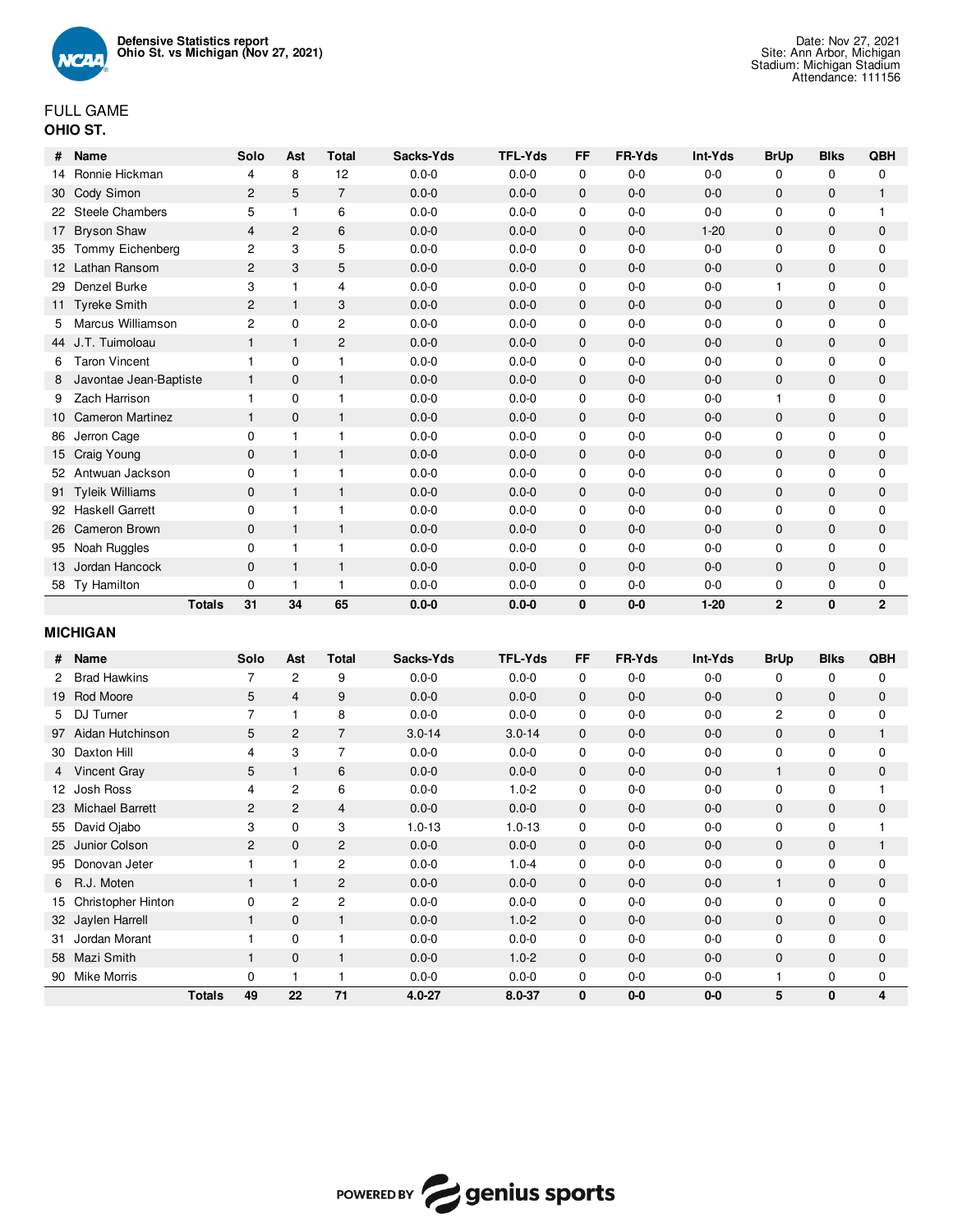

# **OHIO ST.**

|                    |                        |                   | <b>Drive Started</b> |                   |                   |                   |       | <b>Drive Ended</b> |                   |                   | <b>Consumed</b> |                   |
|--------------------|------------------------|-------------------|----------------------|-------------------|-------------------|-------------------|-------|--------------------|-------------------|-------------------|-----------------|-------------------|
| Team               | Qtr                    | Spot              | Time                 | Obtained          |                   | Spot              | Time  |                    | <b>How lost</b>   | PI - Yds          |                 | <b>TOP</b>        |
| OSU                | 1st                    | OSU <sub>04</sub> | 10:12                | Kickoff           |                   | OSU <sub>05</sub> | 09:25 |                    | Punt              | $3 - 1$           |                 | 00:47             |
| OSU                |                        | OSU <sub>22</sub> | 08:44                | Interception      |                   | U-M14             | 03:36 |                    | *FIELD GOAL       | $12 - 64$         |                 | 05:08             |
| OSU                | 2 <sub>nd</sub>        | OSU <sub>18</sub> | 14:48                | Punt              |                   | OSU <sub>50</sub> | 12:14 |                    | Punt              | $6 - 32$          |                 | 02:34             |
| OSU                |                        | OSU <sub>44</sub> | 10:51                | Punt              |                   | <b>U-M00</b>      | 09:12 |                    | *TOUCHDOWN        | $4 - 56$          |                 | 01:39             |
| OSU                |                        | OSU <sub>25</sub> | 03:51                | Kickoff           |                   | $U-M13$           | 00:09 |                    | *FIELD GOAL       | $12 - 62$         |                 | 03:42             |
| OSU                | 3rd                    | OSU <sub>25</sub> | 15:00                | Kickoff           |                   | OSU31             | 13:05 |                    | Punt              | $3 - 6$           |                 | 01:55             |
| OSU                |                        | OSU <sub>25</sub> | 11:50                | Kickoff           |                   | OSU <sub>40</sub> | 08:19 |                    | Punt              | $5 - 15$          |                 | 03:31             |
| OSU                |                        | OSU <sub>18</sub> | 05:46                | Kickoff           |                   | <b>U-M00</b>      | 14:05 |                    | *TOUCHDOWN        | $17 - 82$         |                 | 06:41             |
| OSU                | 4th                    | OSU <sub>25</sub> | 09:14                | Kickoff           |                   | <b>U-M00</b>      | 04:45 |                    | *TOUCHDOWN        | $13 - 75$         |                 | 04:29             |
| OSU                |                        | OSU <sub>25</sub> | 02:17                | Kickoff           |                   | OSU <sub>45</sub> | 00:58 |                    | Downs             | $6 - 20$          |                 | 01:19             |
|                    |                        |                   |                      |                   |                   |                   |       |                    |                   |                   |                 |                   |
| Ohio St.           |                        |                   |                      | Q <sub>1</sub>    | Q2                | Q <sub>3</sub>    |       | Q <sub>4</sub>     | H1                | H <sub>2</sub>    |                 | Total             |
| Time of possession |                        |                   |                      | 05:55             | 07:55             | 11:15             |       | 06:43              | 13:50             | 17:58             |                 | 31:48             |
|                    | 3rd down conversions   |                   |                      | $0 - 2$           | $3-5$             | $4 - 7$           |       | $1 - 4$            | $3 - 7$           | $5 - 11$          |                 | $8 - 18$          |
|                    | Average field position |                   |                      | OSU <sub>13</sub> | OSU <sub>29</sub> | OSU <sub>23</sub> |       | OSU <sub>25</sub>  | OSU <sub>23</sub> | OSU <sub>24</sub> |                 | OSU <sub>23</sub> |
|                    | 4th down conversions   |                   |                      | $0 - 0$           | $0 - 0$           | $1 - 1$           |       | $2 - 3$            | $0 - 0$           | $3-4$             |                 | $3 - 4$           |

# **MICHIGAN**

|      |     |                   | <b>Drive Started</b> |          |                   | <b>Drive Ended</b> | Consumed        |           |            |
|------|-----|-------------------|----------------------|----------|-------------------|--------------------|-----------------|-----------|------------|
| Team | Qtr | <b>Spot</b>       | Time                 | Obtained | Spot              | Time               | <b>How lost</b> | PI - Yds  | <b>TOP</b> |
| U-M  | 1st | U-M25             | 15:00                | Kickoff  | OSU00             | 10:12              | *TOUCHDOWN      | $10 - 75$ | 04:48      |
| U-M  |     | OSU39             | 09:25                | Punt     | OSU <sub>15</sub> | 08:44              | Interception    | $2 - 24$  | 00:41      |
| U-M  |     | <b>U-M25</b>      | 03:36                | Kickoff  | OSU <sub>45</sub> | 14:48              | Punt            | $8 - 15$  | 03:48      |
| U-M  | 2nd | U-M10             | 12:14                | Punt     | U-M13             | 10:51              | Punt            | $3 - 3$   | 01:23      |
| U-M  |     | <b>U-M18</b>      | 09:06                | Kickoff  | OSU00             | 03:51              | *TOUCHDOWN      | $13 - 82$ | 05:15      |
| U-M  |     | <b>U-M22</b>      | 00:06                | Kickoff  | U-M25             | 00:00              | End of half     | $1 - 3$   | 00:06      |
| U-M  | 3rd | U-M19             | 13:05                | Punt     | OSU00             | 11:50              | *TOUCHDOWN      | $3 - 81$  | 01:15      |
| U-M  |     | <b>U-M22</b>      | 08:19                | Punt     | OSU00             | 05:49              | *TOUCHDOWN      | $5 - 78$  | 02:30      |
| U-M  | 4th | U-M34             | 14:00                | Kickoff  | OSU00             | 09:14              | *TOUCHDOWN      | $9 - 66$  | 04:46      |
| U-M  |     | U-M37             | 04:39                | Kickoff  | OSU00             | 02:17              | *TOUCHDOWN      | $5 - 63$  | 02:22      |
| U-M  |     | OSU <sub>45</sub> | 00:58                | Downs    | OSU <sub>47</sub> | 00:00              | End of half     | $2 - -2$  | 00:58      |
|      |     |                   |                      |          |                   |                    |                 |           |            |

| Michigan               | Q1      | Q2    | Q <sub>3</sub> | Q4           | H1    | H <sub>2</sub> | <b>Total</b> |
|------------------------|---------|-------|----------------|--------------|-------|----------------|--------------|
| Time of possession     | 09:05   | 07:05 | 03:45          | 08:17        | 16:10 | 12:02          | 28:12        |
| 3rd down conversions   | $4 - 5$ | l -3  | $0 - 0$        | 0-0          | $5-8$ | $0 - 0$        | $5-8$        |
| Average field position | U-M37   | U-M17 | U-M21          | <b>J-M42</b> | J-M27 | U-M33          | U-M30        |
| 4th down conversions   | $0 - 0$ |       | $0 - 0$        | 0-0          | ı –   | 0-0            | 1-1          |

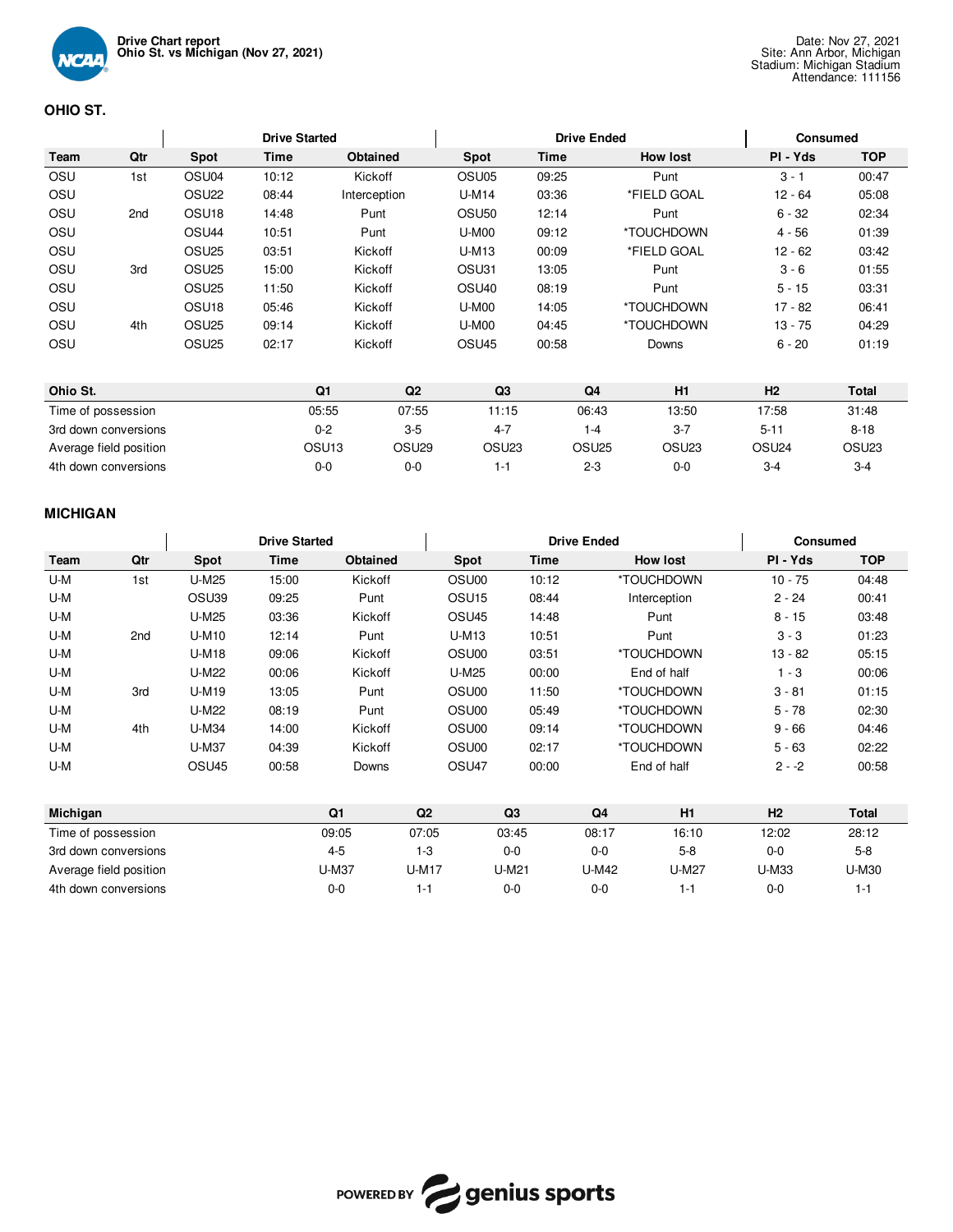

|      | <b>Drive Started</b> |                   |       |              |                   | <b>Drive Ended</b> |                 | <b>Consumed</b> |            |  |  |
|------|----------------------|-------------------|-------|--------------|-------------------|--------------------|-----------------|-----------------|------------|--|--|
| Team | Qtr                  | <b>Spot</b>       | Time  | Obtained     | Spot              | <b>Time</b>        | <b>How lost</b> | PI - Yds        | <b>TOP</b> |  |  |
| U-M  | 1st                  | U-M25             | 15:00 | Kickoff      | OSU00             | 10:12              | *TOUCHDOWN      | $10 - 75$       | 04:48      |  |  |
| OSU  |                      | OSU04             | 10:12 | Kickoff      | OSU <sub>05</sub> | 09:25              | Punt            | $3 - 1$         | 00:47      |  |  |
| U-M  |                      | OSU39             | 09:25 | Punt         | OSU <sub>15</sub> | 08:44              | Interception    | $2 - 24$        | 00:41      |  |  |
| OSU  |                      | OSU <sub>22</sub> | 08:44 | Interception | <b>U-M14</b>      | 03:36              | *FIELD GOAL     | $12 - 64$       | 05:08      |  |  |
| U-M  |                      | U-M25             | 03:36 | Kickoff      | OSU <sub>45</sub> | 14:48              | Punt            | $8 - 15$        | 03:48      |  |  |
| OSU  | 2nd                  | OSU <sub>18</sub> | 14:48 | Punt         | OSU <sub>50</sub> | 12:14              | Punt            | $6 - 32$        | 02:34      |  |  |
| U-M  |                      | U-M10             | 12:14 | Punt         | U-M13             | 10:51              | Punt            | $3 - 3$         | 01:23      |  |  |
| OSU  |                      | OSU <sub>44</sub> | 10:51 | Punt         | <b>U-M00</b>      | 09:12              | *TOUCHDOWN      | $4 - 56$        | 01:39      |  |  |
| U-M  |                      | <b>U-M18</b>      | 09:06 | Kickoff      | OSU00             | 03:51              | *TOUCHDOWN      | $13 - 82$       | 05:15      |  |  |
| OSU  |                      | OSU <sub>25</sub> | 03:51 | Kickoff      | U-M13             | 00:09              | *FIELD GOAL     | $12 - 62$       | 03:42      |  |  |
| U-M  |                      | U-M22             | 00:06 | Kickoff      | <b>U-M25</b>      | 00:00              | End of half     | $1 - 3$         | 00:06      |  |  |
| OSU  | 3rd                  | OSU <sub>25</sub> | 15:00 | Kickoff      | OSU31             | 13:05              | Punt            | $3 - 6$         | 01:55      |  |  |
| U-M  |                      | U-M19             | 13:05 | Punt         | OSU00             | 11:50              | *TOUCHDOWN      | $3 - 81$        | 01:15      |  |  |
| OSU  |                      | OSU <sub>25</sub> | 11:50 | Kickoff      | OSU <sub>40</sub> | 08:19              | Punt            | $5 - 15$        | 03:31      |  |  |
| U-M  |                      | U-M22             | 08:19 | Punt         | OSU00             | 05:49              | *TOUCHDOWN      | $5 - 78$        | 02:30      |  |  |
| OSU  |                      | OSU <sub>18</sub> | 05:46 | Kickoff      | <b>U-M00</b>      | 14:05              | *TOUCHDOWN      | $17 - 82$       | 06:41      |  |  |
| U-M  | 4th                  | <b>U-M34</b>      | 14:00 | Kickoff      | OSU00             | 09:14              | *TOUCHDOWN      | $9 - 66$        | 04:46      |  |  |
| OSU  |                      | OSU <sub>25</sub> | 09:14 | Kickoff      | <b>U-M00</b>      | 04:45              | *TOUCHDOWN      | $13 - 75$       | 04:29      |  |  |
| U-M  |                      | U-M37             | 04:39 | Kickoff      | OSU00             | 02:17              | *TOUCHDOWN      | $5 - 63$        | 02:22      |  |  |
| OSU  |                      | OSU <sub>25</sub> | 02:17 | Kickoff      | OSU <sub>45</sub> | 00:58              | Downs           | $6 - 20$        | 01:19      |  |  |
| U-M  |                      | OSU <sub>45</sub> | 00:58 | Downs        | OSU47             | 00:00              | End of half     | $2 - 2$         | 00:58      |  |  |

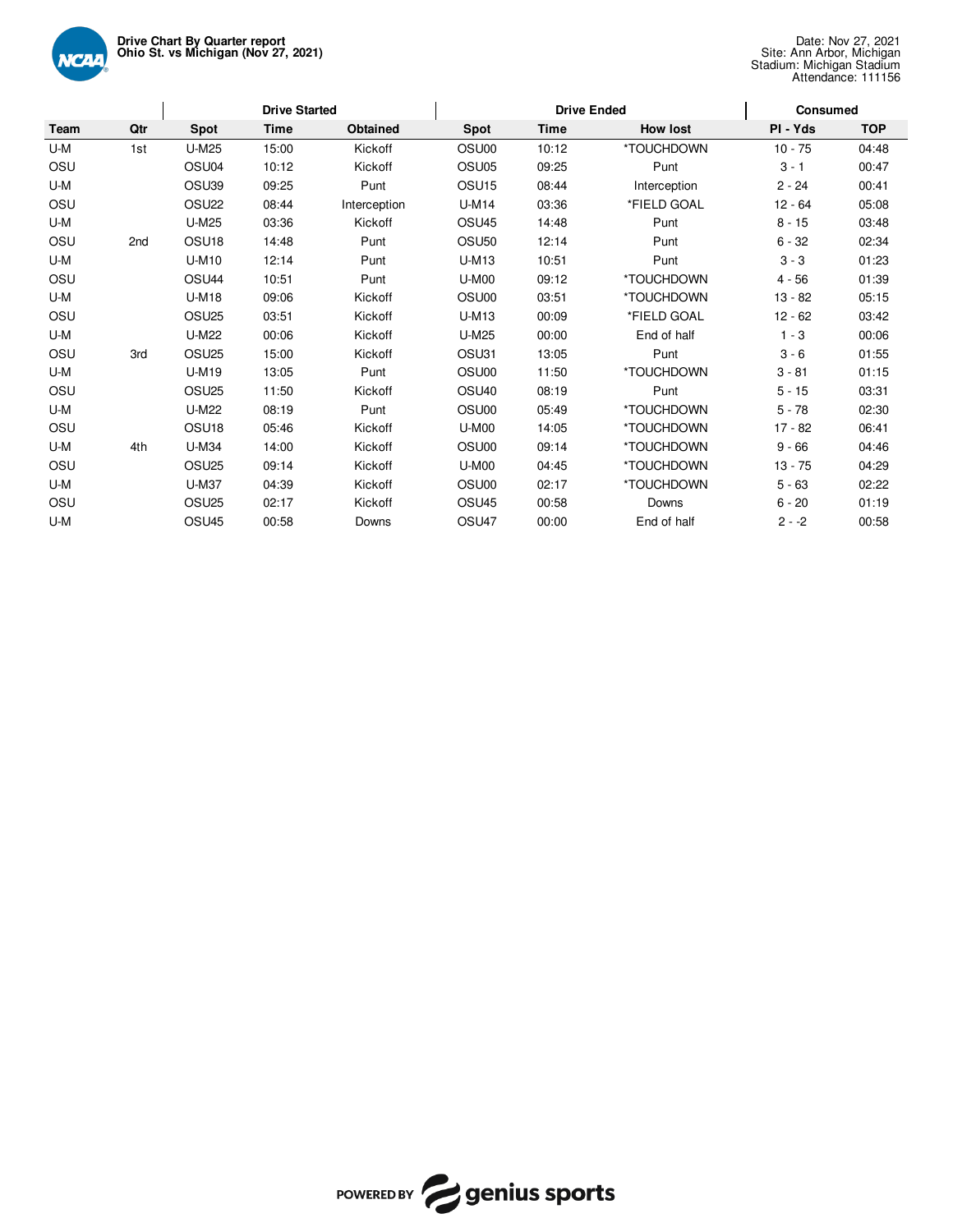

## **OHIO ST.**

| Pos       | ##             | <b>OFFENSE</b>        | Pos       | ##             | <b>OFFENSE</b>      |
|-----------|----------------|-----------------------|-----------|----------------|---------------------|
| WR        | 2              | Olave, Chris          | <b>WR</b> | 5              | Sainristil, Mike    |
| <b>WR</b> | 5              | Wilson, Garrett       | <b>WR</b> | 6              | Johnson, Cornelius  |
| QB        | $\overline{7}$ | Stroud, C.J.          | QB        | 12             | McNamara, Cade      |
| <b>WR</b> | 11             | Smith-Njigba, Jaxon   | <b>WR</b> | 14             | Wilson, Roman       |
| <b>RB</b> | 32             | Henderson, TreVeyon   | <b>RB</b> | 25             | Haskins, Hassan     |
| OL        | 53             | Wypler, Luke          | OL        | 65             | Zinter, Zak         |
| OL        | 75             | Munford, Thayer       | OL        | 68             | Vastardis, Andrew   |
| OL        | 76             | Miller, Harry         | OL        | 71             | Stueber, Andrew     |
| ОT        | 77             | Johnson Jr., Paris    | <b>OL</b> | 76             | Hayes, Ryan         |
| OL        | 78             | Petit-Frere, Nicholas | OL        | 77             | Keegan, Trevor      |
| TE        | 88             | Ruckert, Jeremy       | TE        | 86             | Schoonmaker, Luke   |
|           |                |                       |           |                |                     |
| Pos       | ##             | <b>DEFENSE</b>        | Pos       | ##             | <b>DEFENSE</b>      |
| DB        | 5              | Williamson, Marcus    | DB        | $\mathbf{2}$   | Hawkins, Brad       |
| DL        | 6              | Vincent, Taron        | DB        | $\overline{4}$ | Gray, Vincent       |
| DL        | 9              | Harrison, Zach        | DB        | 5              | Turner, DJ          |
| <b>DL</b> | 11             | Smith, Tyreke         | <b>LB</b> | 12             | Ross, Josh          |
| S         | 14             | Hickman, Ronnie       | <b>DL</b> | 15             | Hinton, Christopher |
| DB        | 17             | Shaw, Bryson          | <b>DB</b> | 19             | Moore, Rod          |
| LВ        | 22             | Chambers, Steele      | LB        | 25             | Colson, Junior      |
| DB        | 26             | Brown, Cameron        | <b>DB</b> | 30             | Hill, Daxton        |
| DB        | 29             | Burke, Denzel         | LB        | 55             | Ojabo, David        |
| LB        | 30             | Simon, Cody           | <b>DL</b> | 58             | Smith, Mazi         |

**MICHIGAN**

### **Ohio St.**

2-Williams, Kourt, 3-Mitchell, Teradja, 4-Fleming, Julian, 4-Cavazos, Lejond, 8-Jean-Baptiste, Javontae, 10-Martinez, Cameron, 12-Ransom, Lathan, 13- Hancock, Jordan, 15-Young, Craig, 16-Watts, Ryan, 18-Harrison Jr., Marvin, 19-Stover, Cade, 25-Johnson, Xavier, 28-Williams, Miyan, 29-Mirco, Jesse, 33- Sawyer, Jack, 34-Rossi, Mitch, 35-Eichenberg, Tommy, 42-Robinson, Bradley, 43-Batsch, Ryan, 44-Tuimoloau, J.T., 52-Jackson, Antwuan, 55-Jones, Matthew, 58-Hamilton, Ty, 67-James, Jakob, 70-Fryar, Josh, 74-Jackson, Donovan, 79-Jones, Dawand, 84-Royer, Joe, 85-Kutscher, Austin, 86-Booker, Chris, 91-Williams, Tyleik, 92-Garrett, Haskell, 95-Ruggles, Noah

#### **Michigan**

1-Anthony, Andrel, 2-Corum, Blake, 3-Henning, A.J., 6-Moten, R.J., 7-Edwards, Donovan, 9-McCarthy, J.J., 10-Solomon, Anthony, 13-Moody, Jake, 20- Mullings, Kalel, 22-Green, Gemon, 23-Barrett, Michael, 24-Johnson, George, 31-Morant, Jordan, 32-Harrell, Jaylen, 33-Green, German, 35-Kolesar, Caden, 39- Torey, Matt, 41-Hill-Green, Nikhai, 49-Wagner, William, 53-Jones, Trente, 57-George, Joey, 66-Filiaga, Chuck, 67-Speight, Jess, 74-Atteberry, Reece, 83-All, Erick, 84-Honigford, Joel, 85-Baldwin, Daylen, 89-Selzer, Carter, 90-Morris, Mike, 91-Upshaw, Taylor, 91-Robbins, Brad, 94-Jenkins, Kris, 95-Jeter, Donovan, 96-Welschof, Julius

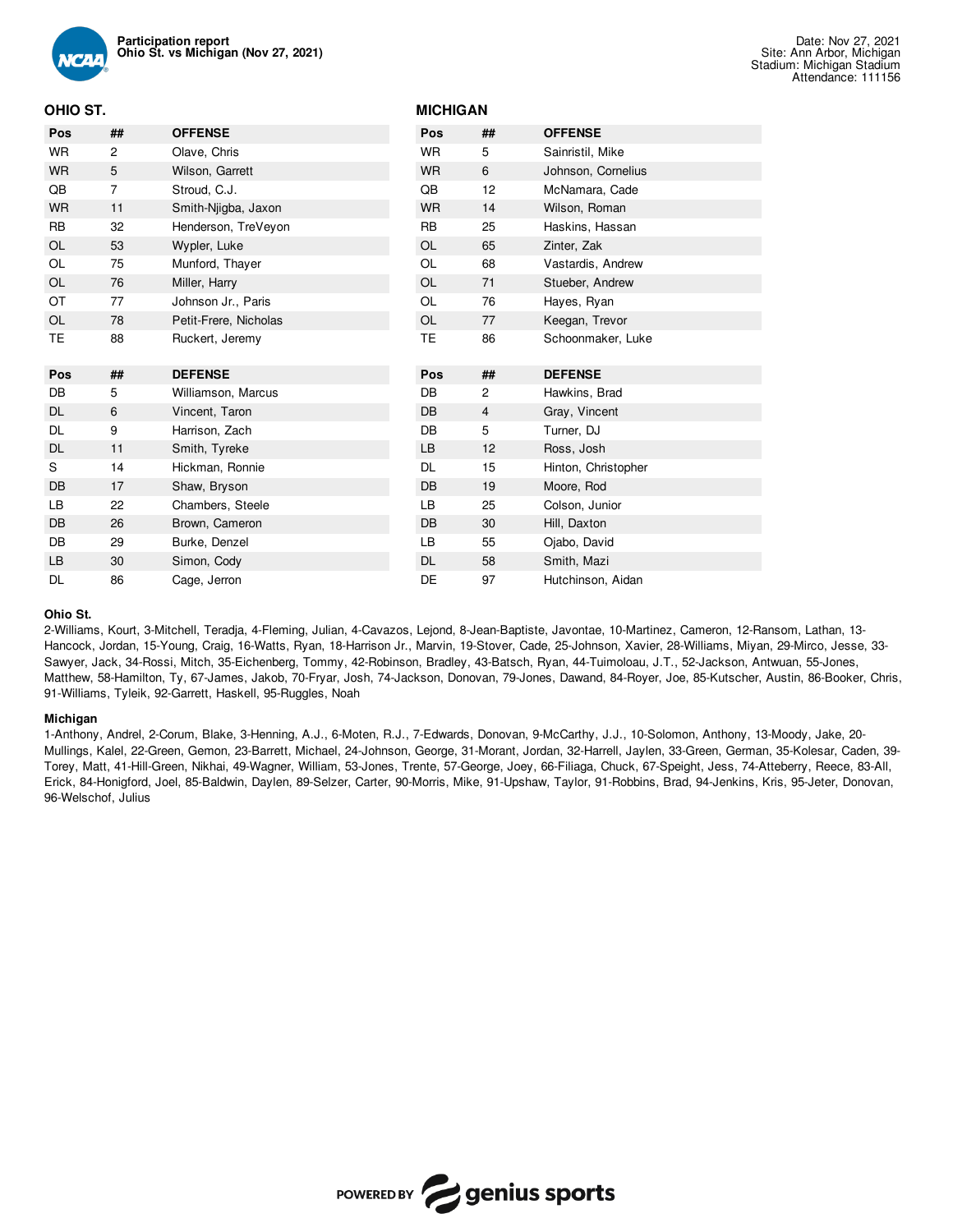

| Ohio St. wins toss and defers: U-M will receive: OSU will defend South end-zone.<br>#95 N.Ruggles kickoff 59 yards to the U-M06 fair catch by #3 A.Henning at U-M06.<br>Michigan drive starts at 15:00<br>1-10 U-M25 #25 H. Haskins rush for 3 yards gain to the U-M28 (#11 T. Smith).<br>U-M28 #12 C.McNamara pass complete to #25 H.Haskins for 5 yards to the U-M33 (#29 D.Burke).<br>2-7<br>U-M33 #25 H.Haskins rush for 16 yards gain to the U-M49 (#17 B.Shaw), 1ST DOWN.<br>R1<br>3-2<br>1-10 U-M49 PENALTY U-M False Start (#83 E.All) 5 yards from U-M49 to U-M44. NO PLAY.<br>1-15 U-M44 #7 D. Edwards rush for 8 yards gain to the OSU48 (#6 T. Vincent).<br>OSU48 #12 C.McNamara pass complete to #86 L.Schoonmaker for 6 yards to the OSU42 (#22 S.Chambers; #30 C.Simon).<br>2-7<br>OSU42 #25 H.Haskins rush for 2 yards gain to the OSU40 (#86 J.Cage; #29 D.Burke), 1ST DOWN.<br>R <sub>2</sub><br>3-1<br>1-10 OSU40 #12 C.McNamara pass incomplete to #86 L.Schoonmaker broken up by #29 D.Burke.<br>2-10 OSU40 #12 C.McNamara pass complete to #3 A.Henning for 9 yards to the OSU31, out of bounds.<br>$(10:53)$ Timeout by U-M.<br>OSU31 #25 H.Haskins rush for 17 yards gain to the OSU14 (#17 B.Shaw; #30 C.Simon), 1ST DOWN.<br>R3<br>3-1<br>1-10 OSU14 #3 A.Henning rush for 14 yards gain to the OSU00 TOUCHDOWN, clock 10:12, 1ST DOWN.<br>R4<br>OSU03 #13 J.Moody kick attempt good.<br>Ohio St. 0, Michigan 7.<br>10 plays, 75 yards, 04:48<br>#13 J.Moody kickoff 61 yards to the OSU04 #4 J.Fleming return 0 yards to the OSU04, End Of Play.<br>Ohio St. drive starts at 10:12<br>1-10 OSU04 #7 C.Stroud rush for 1 yard gain to the OSU05 fumbled by #7 C.Stroud at OSU04 recovered by OSU #7 C.Stroud at OSU05,<br>End Of Play.<br>OSU05 #7 C.Stroud pass incomplete to #5 G. Wilson QB hurried by #25 J.Colson.<br>2-9<br>OSU05 #7 C.Stroud pass incomplete to #5 G.Wilson.<br>3-9<br>OSU05 #29 J.Mirco punt 51 yards to the U-M44 #3 A.Henning return 17 yards to the OSU39 (#35 T.Eichenberg).<br>4-9<br>3 plays, 1 yards, 00:47<br>Michigan drive starts at 09:25<br>1-10 OSU39 #12 C.McNamara pass complete to #14 R.Wilson for 24 yards to the OSU15, out of bounds, 1ST DOWN.<br>P <sub>5</sub><br>1-10 OSU15 #12 C.McNamara pass intercepted by #17 B.Shaw at OSU02 #17 B.Shaw return 20 yards to the OSU22, out of bounds.<br>2 plays, 24 yards, 00:41<br>Ohio St. drive starts at 08:44<br>1-10 OSU22 #32 T. Henderson rush for 2 yards gain to the OSU24 (#97 A. Hutchinson).<br><b>P1</b><br>$2 - 8$<br>OSU24 #7 C.Stroud pass complete to #11 J.Smith-Njigba for 10 yards to the OSU34 (#30 D.Hill), 1ST DOWN.<br>1-10 OSU34 #7 C.Stroud pass complete to #2 C.Olave for 9 yards to the OSU43 (#4 V.Gray).<br>OSU43 #32 T. Henderson rush for 2 yards gain to the OSU45 (#2 B. Hawkins; #95 D. Jeter), 1ST DOWN.<br>2-1<br>R <sub>2</sub><br>1-10 OSU45 #32 T. Henderson rush for 6 yards gain to the U-M49 (#97 A. Hutchinson).<br>2-4<br>U-M49 #32 T. Henderson rush for 28 yards gain to the U-M21 (#19 R. Moore), 1ST DOWN.<br>R3<br>1-10 U-M21 #28 M. Williams rush for 9 yards gain to the U-M12 (#19 R. Moore).<br>U-M12 #28 M. Williams rush for 7 yards gain to the U-M05 (#25 J. Colson), 1ST DOWN.<br>R4<br>2-1<br>1-G U-M05 #28 M. Williams rush for 2 yards gain to the U-M03 (#55 D. Ojabo).<br>2-G U-M03 #7 C.Stroud pass incomplete to #2 C.Olave.<br>3-G U-M03 PENALTY OSU False Start (#79 D.Jones) 5 yards from U-M03 to U-M08. NO PLAY.<br>3-G U-M08 #7 C.Stroud sacked for loss of 6 yards to the U-M14 (#97 A.Hutchinson).<br>Ohio St. 3, Michigan 7.<br>12 plays, 64 yards, 05:08<br>#95 N. Ruggles kickoff 60 yards to the U-M05 fair catch by #3 A. Henning at U-M05.<br>Michigan drive starts at 03:36<br>1-10 U-M25 #25 H. Haskins rush for 3 yards gain to the U-M28 (#22 S. Chambers). | 4-G U-M14 #95 N. Ruggles field goal attempt from 31 yards GOOD, clock 03:36.<br>U-M28 #12 C.McNamara pass complete to #1 A.Anthony for 5 yards to the U-M33 (#22 S.Chambers).<br>$2 - 7$<br>3-2 U-M33 #25 H. Haskins rush for 8 yards gain to the U-M41 (#44 J. Tuimoloau; #14 R. Hickman), 1ST DOWN.<br>R6<br>1-10 U-M41 #2 B.Corum rush for 5 yards gain to the U-M46 (#8 J.Jean-Baptiste). |     |  | 1st Quarter                                                                         |    |  |  |  |  |  |  |  |  |
|-------------------------------------------------------------------------------------------------------------------------------------------------------------------------------------------------------------------------------------------------------------------------------------------------------------------------------------------------------------------------------------------------------------------------------------------------------------------------------------------------------------------------------------------------------------------------------------------------------------------------------------------------------------------------------------------------------------------------------------------------------------------------------------------------------------------------------------------------------------------------------------------------------------------------------------------------------------------------------------------------------------------------------------------------------------------------------------------------------------------------------------------------------------------------------------------------------------------------------------------------------------------------------------------------------------------------------------------------------------------------------------------------------------------------------------------------------------------------------------------------------------------------------------------------------------------------------------------------------------------------------------------------------------------------------------------------------------------------------------------------------------------------------------------------------------------------------------------------------------------------------------------------------------------------------------------------------------------------------------------------------------------------------------------------------------------------------------------------------------------------------------------------------------------------------------------------------------------------------------------------------------------------------------------------------------------------------------------------------------------------------------------------------------------------------------------------------------------------------------------------------------------------------------------------------------------------------------------------------------------------------------------------------------------------------------------------------------------------------------------------------------------------------------------------------------------------------------------------------------------------------------------------------------------------------------------------------------------------------------------------------------------------------------------------------------------------------------------------------------------------------------------------------------------------------------------------------------------------------------------------------------------------------------------------------------------------------------------------------------------------------------------------------------------------------------------------------------------------------------------------------------------------------------------------------------------------------------------------------------------------------------------------------------------------------------------------------------------------------------------------------------------------------------------------------------------------------------------------------------------|-----------------------------------------------------------------------------------------------------------------------------------------------------------------------------------------------------------------------------------------------------------------------------------------------------------------------------------------------------------------------------------------------|-----|--|-------------------------------------------------------------------------------------|----|--|--|--|--|--|--|--|--|
|                                                                                                                                                                                                                                                                                                                                                                                                                                                                                                                                                                                                                                                                                                                                                                                                                                                                                                                                                                                                                                                                                                                                                                                                                                                                                                                                                                                                                                                                                                                                                                                                                                                                                                                                                                                                                                                                                                                                                                                                                                                                                                                                                                                                                                                                                                                                                                                                                                                                                                                                                                                                                                                                                                                                                                                                                                                                                                                                                                                                                                                                                                                                                                                                                                                                                                                                                                                                                                                                                                                                                                                                                                                                                                                                                                                                                                                                   |                                                                                                                                                                                                                                                                                                                                                                                               |     |  |                                                                                     |    |  |  |  |  |  |  |  |  |
|                                                                                                                                                                                                                                                                                                                                                                                                                                                                                                                                                                                                                                                                                                                                                                                                                                                                                                                                                                                                                                                                                                                                                                                                                                                                                                                                                                                                                                                                                                                                                                                                                                                                                                                                                                                                                                                                                                                                                                                                                                                                                                                                                                                                                                                                                                                                                                                                                                                                                                                                                                                                                                                                                                                                                                                                                                                                                                                                                                                                                                                                                                                                                                                                                                                                                                                                                                                                                                                                                                                                                                                                                                                                                                                                                                                                                                                                   |                                                                                                                                                                                                                                                                                                                                                                                               |     |  |                                                                                     |    |  |  |  |  |  |  |  |  |
|                                                                                                                                                                                                                                                                                                                                                                                                                                                                                                                                                                                                                                                                                                                                                                                                                                                                                                                                                                                                                                                                                                                                                                                                                                                                                                                                                                                                                                                                                                                                                                                                                                                                                                                                                                                                                                                                                                                                                                                                                                                                                                                                                                                                                                                                                                                                                                                                                                                                                                                                                                                                                                                                                                                                                                                                                                                                                                                                                                                                                                                                                                                                                                                                                                                                                                                                                                                                                                                                                                                                                                                                                                                                                                                                                                                                                                                                   |                                                                                                                                                                                                                                                                                                                                                                                               |     |  |                                                                                     |    |  |  |  |  |  |  |  |  |
|                                                                                                                                                                                                                                                                                                                                                                                                                                                                                                                                                                                                                                                                                                                                                                                                                                                                                                                                                                                                                                                                                                                                                                                                                                                                                                                                                                                                                                                                                                                                                                                                                                                                                                                                                                                                                                                                                                                                                                                                                                                                                                                                                                                                                                                                                                                                                                                                                                                                                                                                                                                                                                                                                                                                                                                                                                                                                                                                                                                                                                                                                                                                                                                                                                                                                                                                                                                                                                                                                                                                                                                                                                                                                                                                                                                                                                                                   |                                                                                                                                                                                                                                                                                                                                                                                               |     |  |                                                                                     |    |  |  |  |  |  |  |  |  |
|                                                                                                                                                                                                                                                                                                                                                                                                                                                                                                                                                                                                                                                                                                                                                                                                                                                                                                                                                                                                                                                                                                                                                                                                                                                                                                                                                                                                                                                                                                                                                                                                                                                                                                                                                                                                                                                                                                                                                                                                                                                                                                                                                                                                                                                                                                                                                                                                                                                                                                                                                                                                                                                                                                                                                                                                                                                                                                                                                                                                                                                                                                                                                                                                                                                                                                                                                                                                                                                                                                                                                                                                                                                                                                                                                                                                                                                                   |                                                                                                                                                                                                                                                                                                                                                                                               |     |  |                                                                                     |    |  |  |  |  |  |  |  |  |
|                                                                                                                                                                                                                                                                                                                                                                                                                                                                                                                                                                                                                                                                                                                                                                                                                                                                                                                                                                                                                                                                                                                                                                                                                                                                                                                                                                                                                                                                                                                                                                                                                                                                                                                                                                                                                                                                                                                                                                                                                                                                                                                                                                                                                                                                                                                                                                                                                                                                                                                                                                                                                                                                                                                                                                                                                                                                                                                                                                                                                                                                                                                                                                                                                                                                                                                                                                                                                                                                                                                                                                                                                                                                                                                                                                                                                                                                   |                                                                                                                                                                                                                                                                                                                                                                                               |     |  |                                                                                     |    |  |  |  |  |  |  |  |  |
|                                                                                                                                                                                                                                                                                                                                                                                                                                                                                                                                                                                                                                                                                                                                                                                                                                                                                                                                                                                                                                                                                                                                                                                                                                                                                                                                                                                                                                                                                                                                                                                                                                                                                                                                                                                                                                                                                                                                                                                                                                                                                                                                                                                                                                                                                                                                                                                                                                                                                                                                                                                                                                                                                                                                                                                                                                                                                                                                                                                                                                                                                                                                                                                                                                                                                                                                                                                                                                                                                                                                                                                                                                                                                                                                                                                                                                                                   |                                                                                                                                                                                                                                                                                                                                                                                               |     |  |                                                                                     |    |  |  |  |  |  |  |  |  |
|                                                                                                                                                                                                                                                                                                                                                                                                                                                                                                                                                                                                                                                                                                                                                                                                                                                                                                                                                                                                                                                                                                                                                                                                                                                                                                                                                                                                                                                                                                                                                                                                                                                                                                                                                                                                                                                                                                                                                                                                                                                                                                                                                                                                                                                                                                                                                                                                                                                                                                                                                                                                                                                                                                                                                                                                                                                                                                                                                                                                                                                                                                                                                                                                                                                                                                                                                                                                                                                                                                                                                                                                                                                                                                                                                                                                                                                                   |                                                                                                                                                                                                                                                                                                                                                                                               |     |  |                                                                                     |    |  |  |  |  |  |  |  |  |
|                                                                                                                                                                                                                                                                                                                                                                                                                                                                                                                                                                                                                                                                                                                                                                                                                                                                                                                                                                                                                                                                                                                                                                                                                                                                                                                                                                                                                                                                                                                                                                                                                                                                                                                                                                                                                                                                                                                                                                                                                                                                                                                                                                                                                                                                                                                                                                                                                                                                                                                                                                                                                                                                                                                                                                                                                                                                                                                                                                                                                                                                                                                                                                                                                                                                                                                                                                                                                                                                                                                                                                                                                                                                                                                                                                                                                                                                   |                                                                                                                                                                                                                                                                                                                                                                                               |     |  |                                                                                     |    |  |  |  |  |  |  |  |  |
|                                                                                                                                                                                                                                                                                                                                                                                                                                                                                                                                                                                                                                                                                                                                                                                                                                                                                                                                                                                                                                                                                                                                                                                                                                                                                                                                                                                                                                                                                                                                                                                                                                                                                                                                                                                                                                                                                                                                                                                                                                                                                                                                                                                                                                                                                                                                                                                                                                                                                                                                                                                                                                                                                                                                                                                                                                                                                                                                                                                                                                                                                                                                                                                                                                                                                                                                                                                                                                                                                                                                                                                                                                                                                                                                                                                                                                                                   |                                                                                                                                                                                                                                                                                                                                                                                               |     |  |                                                                                     |    |  |  |  |  |  |  |  |  |
|                                                                                                                                                                                                                                                                                                                                                                                                                                                                                                                                                                                                                                                                                                                                                                                                                                                                                                                                                                                                                                                                                                                                                                                                                                                                                                                                                                                                                                                                                                                                                                                                                                                                                                                                                                                                                                                                                                                                                                                                                                                                                                                                                                                                                                                                                                                                                                                                                                                                                                                                                                                                                                                                                                                                                                                                                                                                                                                                                                                                                                                                                                                                                                                                                                                                                                                                                                                                                                                                                                                                                                                                                                                                                                                                                                                                                                                                   |                                                                                                                                                                                                                                                                                                                                                                                               |     |  |                                                                                     |    |  |  |  |  |  |  |  |  |
|                                                                                                                                                                                                                                                                                                                                                                                                                                                                                                                                                                                                                                                                                                                                                                                                                                                                                                                                                                                                                                                                                                                                                                                                                                                                                                                                                                                                                                                                                                                                                                                                                                                                                                                                                                                                                                                                                                                                                                                                                                                                                                                                                                                                                                                                                                                                                                                                                                                                                                                                                                                                                                                                                                                                                                                                                                                                                                                                                                                                                                                                                                                                                                                                                                                                                                                                                                                                                                                                                                                                                                                                                                                                                                                                                                                                                                                                   |                                                                                                                                                                                                                                                                                                                                                                                               |     |  |                                                                                     |    |  |  |  |  |  |  |  |  |
|                                                                                                                                                                                                                                                                                                                                                                                                                                                                                                                                                                                                                                                                                                                                                                                                                                                                                                                                                                                                                                                                                                                                                                                                                                                                                                                                                                                                                                                                                                                                                                                                                                                                                                                                                                                                                                                                                                                                                                                                                                                                                                                                                                                                                                                                                                                                                                                                                                                                                                                                                                                                                                                                                                                                                                                                                                                                                                                                                                                                                                                                                                                                                                                                                                                                                                                                                                                                                                                                                                                                                                                                                                                                                                                                                                                                                                                                   |                                                                                                                                                                                                                                                                                                                                                                                               |     |  |                                                                                     |    |  |  |  |  |  |  |  |  |
|                                                                                                                                                                                                                                                                                                                                                                                                                                                                                                                                                                                                                                                                                                                                                                                                                                                                                                                                                                                                                                                                                                                                                                                                                                                                                                                                                                                                                                                                                                                                                                                                                                                                                                                                                                                                                                                                                                                                                                                                                                                                                                                                                                                                                                                                                                                                                                                                                                                                                                                                                                                                                                                                                                                                                                                                                                                                                                                                                                                                                                                                                                                                                                                                                                                                                                                                                                                                                                                                                                                                                                                                                                                                                                                                                                                                                                                                   |                                                                                                                                                                                                                                                                                                                                                                                               |     |  |                                                                                     |    |  |  |  |  |  |  |  |  |
|                                                                                                                                                                                                                                                                                                                                                                                                                                                                                                                                                                                                                                                                                                                                                                                                                                                                                                                                                                                                                                                                                                                                                                                                                                                                                                                                                                                                                                                                                                                                                                                                                                                                                                                                                                                                                                                                                                                                                                                                                                                                                                                                                                                                                                                                                                                                                                                                                                                                                                                                                                                                                                                                                                                                                                                                                                                                                                                                                                                                                                                                                                                                                                                                                                                                                                                                                                                                                                                                                                                                                                                                                                                                                                                                                                                                                                                                   |                                                                                                                                                                                                                                                                                                                                                                                               |     |  |                                                                                     |    |  |  |  |  |  |  |  |  |
|                                                                                                                                                                                                                                                                                                                                                                                                                                                                                                                                                                                                                                                                                                                                                                                                                                                                                                                                                                                                                                                                                                                                                                                                                                                                                                                                                                                                                                                                                                                                                                                                                                                                                                                                                                                                                                                                                                                                                                                                                                                                                                                                                                                                                                                                                                                                                                                                                                                                                                                                                                                                                                                                                                                                                                                                                                                                                                                                                                                                                                                                                                                                                                                                                                                                                                                                                                                                                                                                                                                                                                                                                                                                                                                                                                                                                                                                   |                                                                                                                                                                                                                                                                                                                                                                                               |     |  |                                                                                     |    |  |  |  |  |  |  |  |  |
|                                                                                                                                                                                                                                                                                                                                                                                                                                                                                                                                                                                                                                                                                                                                                                                                                                                                                                                                                                                                                                                                                                                                                                                                                                                                                                                                                                                                                                                                                                                                                                                                                                                                                                                                                                                                                                                                                                                                                                                                                                                                                                                                                                                                                                                                                                                                                                                                                                                                                                                                                                                                                                                                                                                                                                                                                                                                                                                                                                                                                                                                                                                                                                                                                                                                                                                                                                                                                                                                                                                                                                                                                                                                                                                                                                                                                                                                   |                                                                                                                                                                                                                                                                                                                                                                                               |     |  |                                                                                     |    |  |  |  |  |  |  |  |  |
|                                                                                                                                                                                                                                                                                                                                                                                                                                                                                                                                                                                                                                                                                                                                                                                                                                                                                                                                                                                                                                                                                                                                                                                                                                                                                                                                                                                                                                                                                                                                                                                                                                                                                                                                                                                                                                                                                                                                                                                                                                                                                                                                                                                                                                                                                                                                                                                                                                                                                                                                                                                                                                                                                                                                                                                                                                                                                                                                                                                                                                                                                                                                                                                                                                                                                                                                                                                                                                                                                                                                                                                                                                                                                                                                                                                                                                                                   |                                                                                                                                                                                                                                                                                                                                                                                               |     |  |                                                                                     |    |  |  |  |  |  |  |  |  |
|                                                                                                                                                                                                                                                                                                                                                                                                                                                                                                                                                                                                                                                                                                                                                                                                                                                                                                                                                                                                                                                                                                                                                                                                                                                                                                                                                                                                                                                                                                                                                                                                                                                                                                                                                                                                                                                                                                                                                                                                                                                                                                                                                                                                                                                                                                                                                                                                                                                                                                                                                                                                                                                                                                                                                                                                                                                                                                                                                                                                                                                                                                                                                                                                                                                                                                                                                                                                                                                                                                                                                                                                                                                                                                                                                                                                                                                                   |                                                                                                                                                                                                                                                                                                                                                                                               |     |  |                                                                                     |    |  |  |  |  |  |  |  |  |
|                                                                                                                                                                                                                                                                                                                                                                                                                                                                                                                                                                                                                                                                                                                                                                                                                                                                                                                                                                                                                                                                                                                                                                                                                                                                                                                                                                                                                                                                                                                                                                                                                                                                                                                                                                                                                                                                                                                                                                                                                                                                                                                                                                                                                                                                                                                                                                                                                                                                                                                                                                                                                                                                                                                                                                                                                                                                                                                                                                                                                                                                                                                                                                                                                                                                                                                                                                                                                                                                                                                                                                                                                                                                                                                                                                                                                                                                   |                                                                                                                                                                                                                                                                                                                                                                                               |     |  |                                                                                     |    |  |  |  |  |  |  |  |  |
|                                                                                                                                                                                                                                                                                                                                                                                                                                                                                                                                                                                                                                                                                                                                                                                                                                                                                                                                                                                                                                                                                                                                                                                                                                                                                                                                                                                                                                                                                                                                                                                                                                                                                                                                                                                                                                                                                                                                                                                                                                                                                                                                                                                                                                                                                                                                                                                                                                                                                                                                                                                                                                                                                                                                                                                                                                                                                                                                                                                                                                                                                                                                                                                                                                                                                                                                                                                                                                                                                                                                                                                                                                                                                                                                                                                                                                                                   |                                                                                                                                                                                                                                                                                                                                                                                               |     |  |                                                                                     |    |  |  |  |  |  |  |  |  |
|                                                                                                                                                                                                                                                                                                                                                                                                                                                                                                                                                                                                                                                                                                                                                                                                                                                                                                                                                                                                                                                                                                                                                                                                                                                                                                                                                                                                                                                                                                                                                                                                                                                                                                                                                                                                                                                                                                                                                                                                                                                                                                                                                                                                                                                                                                                                                                                                                                                                                                                                                                                                                                                                                                                                                                                                                                                                                                                                                                                                                                                                                                                                                                                                                                                                                                                                                                                                                                                                                                                                                                                                                                                                                                                                                                                                                                                                   |                                                                                                                                                                                                                                                                                                                                                                                               |     |  |                                                                                     |    |  |  |  |  |  |  |  |  |
|                                                                                                                                                                                                                                                                                                                                                                                                                                                                                                                                                                                                                                                                                                                                                                                                                                                                                                                                                                                                                                                                                                                                                                                                                                                                                                                                                                                                                                                                                                                                                                                                                                                                                                                                                                                                                                                                                                                                                                                                                                                                                                                                                                                                                                                                                                                                                                                                                                                                                                                                                                                                                                                                                                                                                                                                                                                                                                                                                                                                                                                                                                                                                                                                                                                                                                                                                                                                                                                                                                                                                                                                                                                                                                                                                                                                                                                                   |                                                                                                                                                                                                                                                                                                                                                                                               |     |  |                                                                                     |    |  |  |  |  |  |  |  |  |
|                                                                                                                                                                                                                                                                                                                                                                                                                                                                                                                                                                                                                                                                                                                                                                                                                                                                                                                                                                                                                                                                                                                                                                                                                                                                                                                                                                                                                                                                                                                                                                                                                                                                                                                                                                                                                                                                                                                                                                                                                                                                                                                                                                                                                                                                                                                                                                                                                                                                                                                                                                                                                                                                                                                                                                                                                                                                                                                                                                                                                                                                                                                                                                                                                                                                                                                                                                                                                                                                                                                                                                                                                                                                                                                                                                                                                                                                   |                                                                                                                                                                                                                                                                                                                                                                                               |     |  |                                                                                     |    |  |  |  |  |  |  |  |  |
|                                                                                                                                                                                                                                                                                                                                                                                                                                                                                                                                                                                                                                                                                                                                                                                                                                                                                                                                                                                                                                                                                                                                                                                                                                                                                                                                                                                                                                                                                                                                                                                                                                                                                                                                                                                                                                                                                                                                                                                                                                                                                                                                                                                                                                                                                                                                                                                                                                                                                                                                                                                                                                                                                                                                                                                                                                                                                                                                                                                                                                                                                                                                                                                                                                                                                                                                                                                                                                                                                                                                                                                                                                                                                                                                                                                                                                                                   |                                                                                                                                                                                                                                                                                                                                                                                               |     |  |                                                                                     |    |  |  |  |  |  |  |  |  |
|                                                                                                                                                                                                                                                                                                                                                                                                                                                                                                                                                                                                                                                                                                                                                                                                                                                                                                                                                                                                                                                                                                                                                                                                                                                                                                                                                                                                                                                                                                                                                                                                                                                                                                                                                                                                                                                                                                                                                                                                                                                                                                                                                                                                                                                                                                                                                                                                                                                                                                                                                                                                                                                                                                                                                                                                                                                                                                                                                                                                                                                                                                                                                                                                                                                                                                                                                                                                                                                                                                                                                                                                                                                                                                                                                                                                                                                                   |                                                                                                                                                                                                                                                                                                                                                                                               |     |  |                                                                                     |    |  |  |  |  |  |  |  |  |
|                                                                                                                                                                                                                                                                                                                                                                                                                                                                                                                                                                                                                                                                                                                                                                                                                                                                                                                                                                                                                                                                                                                                                                                                                                                                                                                                                                                                                                                                                                                                                                                                                                                                                                                                                                                                                                                                                                                                                                                                                                                                                                                                                                                                                                                                                                                                                                                                                                                                                                                                                                                                                                                                                                                                                                                                                                                                                                                                                                                                                                                                                                                                                                                                                                                                                                                                                                                                                                                                                                                                                                                                                                                                                                                                                                                                                                                                   |                                                                                                                                                                                                                                                                                                                                                                                               |     |  |                                                                                     |    |  |  |  |  |  |  |  |  |
|                                                                                                                                                                                                                                                                                                                                                                                                                                                                                                                                                                                                                                                                                                                                                                                                                                                                                                                                                                                                                                                                                                                                                                                                                                                                                                                                                                                                                                                                                                                                                                                                                                                                                                                                                                                                                                                                                                                                                                                                                                                                                                                                                                                                                                                                                                                                                                                                                                                                                                                                                                                                                                                                                                                                                                                                                                                                                                                                                                                                                                                                                                                                                                                                                                                                                                                                                                                                                                                                                                                                                                                                                                                                                                                                                                                                                                                                   |                                                                                                                                                                                                                                                                                                                                                                                               |     |  |                                                                                     |    |  |  |  |  |  |  |  |  |
|                                                                                                                                                                                                                                                                                                                                                                                                                                                                                                                                                                                                                                                                                                                                                                                                                                                                                                                                                                                                                                                                                                                                                                                                                                                                                                                                                                                                                                                                                                                                                                                                                                                                                                                                                                                                                                                                                                                                                                                                                                                                                                                                                                                                                                                                                                                                                                                                                                                                                                                                                                                                                                                                                                                                                                                                                                                                                                                                                                                                                                                                                                                                                                                                                                                                                                                                                                                                                                                                                                                                                                                                                                                                                                                                                                                                                                                                   |                                                                                                                                                                                                                                                                                                                                                                                               |     |  |                                                                                     |    |  |  |  |  |  |  |  |  |
|                                                                                                                                                                                                                                                                                                                                                                                                                                                                                                                                                                                                                                                                                                                                                                                                                                                                                                                                                                                                                                                                                                                                                                                                                                                                                                                                                                                                                                                                                                                                                                                                                                                                                                                                                                                                                                                                                                                                                                                                                                                                                                                                                                                                                                                                                                                                                                                                                                                                                                                                                                                                                                                                                                                                                                                                                                                                                                                                                                                                                                                                                                                                                                                                                                                                                                                                                                                                                                                                                                                                                                                                                                                                                                                                                                                                                                                                   |                                                                                                                                                                                                                                                                                                                                                                                               |     |  |                                                                                     |    |  |  |  |  |  |  |  |  |
|                                                                                                                                                                                                                                                                                                                                                                                                                                                                                                                                                                                                                                                                                                                                                                                                                                                                                                                                                                                                                                                                                                                                                                                                                                                                                                                                                                                                                                                                                                                                                                                                                                                                                                                                                                                                                                                                                                                                                                                                                                                                                                                                                                                                                                                                                                                                                                                                                                                                                                                                                                                                                                                                                                                                                                                                                                                                                                                                                                                                                                                                                                                                                                                                                                                                                                                                                                                                                                                                                                                                                                                                                                                                                                                                                                                                                                                                   |                                                                                                                                                                                                                                                                                                                                                                                               |     |  |                                                                                     |    |  |  |  |  |  |  |  |  |
|                                                                                                                                                                                                                                                                                                                                                                                                                                                                                                                                                                                                                                                                                                                                                                                                                                                                                                                                                                                                                                                                                                                                                                                                                                                                                                                                                                                                                                                                                                                                                                                                                                                                                                                                                                                                                                                                                                                                                                                                                                                                                                                                                                                                                                                                                                                                                                                                                                                                                                                                                                                                                                                                                                                                                                                                                                                                                                                                                                                                                                                                                                                                                                                                                                                                                                                                                                                                                                                                                                                                                                                                                                                                                                                                                                                                                                                                   |                                                                                                                                                                                                                                                                                                                                                                                               |     |  |                                                                                     |    |  |  |  |  |  |  |  |  |
|                                                                                                                                                                                                                                                                                                                                                                                                                                                                                                                                                                                                                                                                                                                                                                                                                                                                                                                                                                                                                                                                                                                                                                                                                                                                                                                                                                                                                                                                                                                                                                                                                                                                                                                                                                                                                                                                                                                                                                                                                                                                                                                                                                                                                                                                                                                                                                                                                                                                                                                                                                                                                                                                                                                                                                                                                                                                                                                                                                                                                                                                                                                                                                                                                                                                                                                                                                                                                                                                                                                                                                                                                                                                                                                                                                                                                                                                   |                                                                                                                                                                                                                                                                                                                                                                                               |     |  |                                                                                     |    |  |  |  |  |  |  |  |  |
|                                                                                                                                                                                                                                                                                                                                                                                                                                                                                                                                                                                                                                                                                                                                                                                                                                                                                                                                                                                                                                                                                                                                                                                                                                                                                                                                                                                                                                                                                                                                                                                                                                                                                                                                                                                                                                                                                                                                                                                                                                                                                                                                                                                                                                                                                                                                                                                                                                                                                                                                                                                                                                                                                                                                                                                                                                                                                                                                                                                                                                                                                                                                                                                                                                                                                                                                                                                                                                                                                                                                                                                                                                                                                                                                                                                                                                                                   |                                                                                                                                                                                                                                                                                                                                                                                               |     |  |                                                                                     |    |  |  |  |  |  |  |  |  |
|                                                                                                                                                                                                                                                                                                                                                                                                                                                                                                                                                                                                                                                                                                                                                                                                                                                                                                                                                                                                                                                                                                                                                                                                                                                                                                                                                                                                                                                                                                                                                                                                                                                                                                                                                                                                                                                                                                                                                                                                                                                                                                                                                                                                                                                                                                                                                                                                                                                                                                                                                                                                                                                                                                                                                                                                                                                                                                                                                                                                                                                                                                                                                                                                                                                                                                                                                                                                                                                                                                                                                                                                                                                                                                                                                                                                                                                                   |                                                                                                                                                                                                                                                                                                                                                                                               |     |  |                                                                                     |    |  |  |  |  |  |  |  |  |
|                                                                                                                                                                                                                                                                                                                                                                                                                                                                                                                                                                                                                                                                                                                                                                                                                                                                                                                                                                                                                                                                                                                                                                                                                                                                                                                                                                                                                                                                                                                                                                                                                                                                                                                                                                                                                                                                                                                                                                                                                                                                                                                                                                                                                                                                                                                                                                                                                                                                                                                                                                                                                                                                                                                                                                                                                                                                                                                                                                                                                                                                                                                                                                                                                                                                                                                                                                                                                                                                                                                                                                                                                                                                                                                                                                                                                                                                   |                                                                                                                                                                                                                                                                                                                                                                                               |     |  |                                                                                     |    |  |  |  |  |  |  |  |  |
|                                                                                                                                                                                                                                                                                                                                                                                                                                                                                                                                                                                                                                                                                                                                                                                                                                                                                                                                                                                                                                                                                                                                                                                                                                                                                                                                                                                                                                                                                                                                                                                                                                                                                                                                                                                                                                                                                                                                                                                                                                                                                                                                                                                                                                                                                                                                                                                                                                                                                                                                                                                                                                                                                                                                                                                                                                                                                                                                                                                                                                                                                                                                                                                                                                                                                                                                                                                                                                                                                                                                                                                                                                                                                                                                                                                                                                                                   |                                                                                                                                                                                                                                                                                                                                                                                               |     |  |                                                                                     |    |  |  |  |  |  |  |  |  |
|                                                                                                                                                                                                                                                                                                                                                                                                                                                                                                                                                                                                                                                                                                                                                                                                                                                                                                                                                                                                                                                                                                                                                                                                                                                                                                                                                                                                                                                                                                                                                                                                                                                                                                                                                                                                                                                                                                                                                                                                                                                                                                                                                                                                                                                                                                                                                                                                                                                                                                                                                                                                                                                                                                                                                                                                                                                                                                                                                                                                                                                                                                                                                                                                                                                                                                                                                                                                                                                                                                                                                                                                                                                                                                                                                                                                                                                                   |                                                                                                                                                                                                                                                                                                                                                                                               |     |  |                                                                                     |    |  |  |  |  |  |  |  |  |
|                                                                                                                                                                                                                                                                                                                                                                                                                                                                                                                                                                                                                                                                                                                                                                                                                                                                                                                                                                                                                                                                                                                                                                                                                                                                                                                                                                                                                                                                                                                                                                                                                                                                                                                                                                                                                                                                                                                                                                                                                                                                                                                                                                                                                                                                                                                                                                                                                                                                                                                                                                                                                                                                                                                                                                                                                                                                                                                                                                                                                                                                                                                                                                                                                                                                                                                                                                                                                                                                                                                                                                                                                                                                                                                                                                                                                                                                   |                                                                                                                                                                                                                                                                                                                                                                                               |     |  |                                                                                     |    |  |  |  |  |  |  |  |  |
|                                                                                                                                                                                                                                                                                                                                                                                                                                                                                                                                                                                                                                                                                                                                                                                                                                                                                                                                                                                                                                                                                                                                                                                                                                                                                                                                                                                                                                                                                                                                                                                                                                                                                                                                                                                                                                                                                                                                                                                                                                                                                                                                                                                                                                                                                                                                                                                                                                                                                                                                                                                                                                                                                                                                                                                                                                                                                                                                                                                                                                                                                                                                                                                                                                                                                                                                                                                                                                                                                                                                                                                                                                                                                                                                                                                                                                                                   |                                                                                                                                                                                                                                                                                                                                                                                               |     |  |                                                                                     |    |  |  |  |  |  |  |  |  |
|                                                                                                                                                                                                                                                                                                                                                                                                                                                                                                                                                                                                                                                                                                                                                                                                                                                                                                                                                                                                                                                                                                                                                                                                                                                                                                                                                                                                                                                                                                                                                                                                                                                                                                                                                                                                                                                                                                                                                                                                                                                                                                                                                                                                                                                                                                                                                                                                                                                                                                                                                                                                                                                                                                                                                                                                                                                                                                                                                                                                                                                                                                                                                                                                                                                                                                                                                                                                                                                                                                                                                                                                                                                                                                                                                                                                                                                                   |                                                                                                                                                                                                                                                                                                                                                                                               |     |  |                                                                                     |    |  |  |  |  |  |  |  |  |
|                                                                                                                                                                                                                                                                                                                                                                                                                                                                                                                                                                                                                                                                                                                                                                                                                                                                                                                                                                                                                                                                                                                                                                                                                                                                                                                                                                                                                                                                                                                                                                                                                                                                                                                                                                                                                                                                                                                                                                                                                                                                                                                                                                                                                                                                                                                                                                                                                                                                                                                                                                                                                                                                                                                                                                                                                                                                                                                                                                                                                                                                                                                                                                                                                                                                                                                                                                                                                                                                                                                                                                                                                                                                                                                                                                                                                                                                   |                                                                                                                                                                                                                                                                                                                                                                                               |     |  |                                                                                     |    |  |  |  |  |  |  |  |  |
|                                                                                                                                                                                                                                                                                                                                                                                                                                                                                                                                                                                                                                                                                                                                                                                                                                                                                                                                                                                                                                                                                                                                                                                                                                                                                                                                                                                                                                                                                                                                                                                                                                                                                                                                                                                                                                                                                                                                                                                                                                                                                                                                                                                                                                                                                                                                                                                                                                                                                                                                                                                                                                                                                                                                                                                                                                                                                                                                                                                                                                                                                                                                                                                                                                                                                                                                                                                                                                                                                                                                                                                                                                                                                                                                                                                                                                                                   |                                                                                                                                                                                                                                                                                                                                                                                               |     |  |                                                                                     |    |  |  |  |  |  |  |  |  |
|                                                                                                                                                                                                                                                                                                                                                                                                                                                                                                                                                                                                                                                                                                                                                                                                                                                                                                                                                                                                                                                                                                                                                                                                                                                                                                                                                                                                                                                                                                                                                                                                                                                                                                                                                                                                                                                                                                                                                                                                                                                                                                                                                                                                                                                                                                                                                                                                                                                                                                                                                                                                                                                                                                                                                                                                                                                                                                                                                                                                                                                                                                                                                                                                                                                                                                                                                                                                                                                                                                                                                                                                                                                                                                                                                                                                                                                                   |                                                                                                                                                                                                                                                                                                                                                                                               |     |  |                                                                                     |    |  |  |  |  |  |  |  |  |
|                                                                                                                                                                                                                                                                                                                                                                                                                                                                                                                                                                                                                                                                                                                                                                                                                                                                                                                                                                                                                                                                                                                                                                                                                                                                                                                                                                                                                                                                                                                                                                                                                                                                                                                                                                                                                                                                                                                                                                                                                                                                                                                                                                                                                                                                                                                                                                                                                                                                                                                                                                                                                                                                                                                                                                                                                                                                                                                                                                                                                                                                                                                                                                                                                                                                                                                                                                                                                                                                                                                                                                                                                                                                                                                                                                                                                                                                   |                                                                                                                                                                                                                                                                                                                                                                                               |     |  |                                                                                     |    |  |  |  |  |  |  |  |  |
|                                                                                                                                                                                                                                                                                                                                                                                                                                                                                                                                                                                                                                                                                                                                                                                                                                                                                                                                                                                                                                                                                                                                                                                                                                                                                                                                                                                                                                                                                                                                                                                                                                                                                                                                                                                                                                                                                                                                                                                                                                                                                                                                                                                                                                                                                                                                                                                                                                                                                                                                                                                                                                                                                                                                                                                                                                                                                                                                                                                                                                                                                                                                                                                                                                                                                                                                                                                                                                                                                                                                                                                                                                                                                                                                                                                                                                                                   |                                                                                                                                                                                                                                                                                                                                                                                               |     |  |                                                                                     |    |  |  |  |  |  |  |  |  |
|                                                                                                                                                                                                                                                                                                                                                                                                                                                                                                                                                                                                                                                                                                                                                                                                                                                                                                                                                                                                                                                                                                                                                                                                                                                                                                                                                                                                                                                                                                                                                                                                                                                                                                                                                                                                                                                                                                                                                                                                                                                                                                                                                                                                                                                                                                                                                                                                                                                                                                                                                                                                                                                                                                                                                                                                                                                                                                                                                                                                                                                                                                                                                                                                                                                                                                                                                                                                                                                                                                                                                                                                                                                                                                                                                                                                                                                                   |                                                                                                                                                                                                                                                                                                                                                                                               |     |  |                                                                                     |    |  |  |  |  |  |  |  |  |
|                                                                                                                                                                                                                                                                                                                                                                                                                                                                                                                                                                                                                                                                                                                                                                                                                                                                                                                                                                                                                                                                                                                                                                                                                                                                                                                                                                                                                                                                                                                                                                                                                                                                                                                                                                                                                                                                                                                                                                                                                                                                                                                                                                                                                                                                                                                                                                                                                                                                                                                                                                                                                                                                                                                                                                                                                                                                                                                                                                                                                                                                                                                                                                                                                                                                                                                                                                                                                                                                                                                                                                                                                                                                                                                                                                                                                                                                   |                                                                                                                                                                                                                                                                                                                                                                                               |     |  |                                                                                     |    |  |  |  |  |  |  |  |  |
|                                                                                                                                                                                                                                                                                                                                                                                                                                                                                                                                                                                                                                                                                                                                                                                                                                                                                                                                                                                                                                                                                                                                                                                                                                                                                                                                                                                                                                                                                                                                                                                                                                                                                                                                                                                                                                                                                                                                                                                                                                                                                                                                                                                                                                                                                                                                                                                                                                                                                                                                                                                                                                                                                                                                                                                                                                                                                                                                                                                                                                                                                                                                                                                                                                                                                                                                                                                                                                                                                                                                                                                                                                                                                                                                                                                                                                                                   |                                                                                                                                                                                                                                                                                                                                                                                               |     |  |                                                                                     |    |  |  |  |  |  |  |  |  |
|                                                                                                                                                                                                                                                                                                                                                                                                                                                                                                                                                                                                                                                                                                                                                                                                                                                                                                                                                                                                                                                                                                                                                                                                                                                                                                                                                                                                                                                                                                                                                                                                                                                                                                                                                                                                                                                                                                                                                                                                                                                                                                                                                                                                                                                                                                                                                                                                                                                                                                                                                                                                                                                                                                                                                                                                                                                                                                                                                                                                                                                                                                                                                                                                                                                                                                                                                                                                                                                                                                                                                                                                                                                                                                                                                                                                                                                                   |                                                                                                                                                                                                                                                                                                                                                                                               |     |  |                                                                                     |    |  |  |  |  |  |  |  |  |
|                                                                                                                                                                                                                                                                                                                                                                                                                                                                                                                                                                                                                                                                                                                                                                                                                                                                                                                                                                                                                                                                                                                                                                                                                                                                                                                                                                                                                                                                                                                                                                                                                                                                                                                                                                                                                                                                                                                                                                                                                                                                                                                                                                                                                                                                                                                                                                                                                                                                                                                                                                                                                                                                                                                                                                                                                                                                                                                                                                                                                                                                                                                                                                                                                                                                                                                                                                                                                                                                                                                                                                                                                                                                                                                                                                                                                                                                   |                                                                                                                                                                                                                                                                                                                                                                                               | 2-5 |  | U-M46 #9 J.McCarthy rush for 6 yards gain to the OSU48 (#44 J.Tuimoloau), 1ST DOWN. | R7 |  |  |  |  |  |  |  |  |

1-10 OSU48 #2 B.Corum rush for 3 yards gain to the OSU45 (#30 C.Simon).

2-7 OSU45 #12 C.McNamara pass complete to #25 H.Haskins for 0 yards to the OSU45 (#22 S.Chambers).

|          |              | Time  |  | 1st Downs |     | <b>Conversions</b> |         |                  |                  |  |  |  |  |
|----------|--------------|-------|--|-----------|-----|--------------------|---------|------------------|------------------|--|--|--|--|
| Summarv  | <b>Score</b> | Poss  |  |           | 3rd | 4td                | Rushina | Passing          | <b>Penalties</b> |  |  |  |  |
| Ohio St. |              | 05:55 |  |           | 0-2 | 0-0                | 9-5     | $2 - 5 - 0 - 19$ | $-6$<br>ر -      |  |  |  |  |
| Michigan |              | 09:05 |  |           | 4-4 | 0-0                | 11-85   | $6 - 8 - 1 - 49$ | 1 _ 5<br>ـ -     |  |  |  |  |

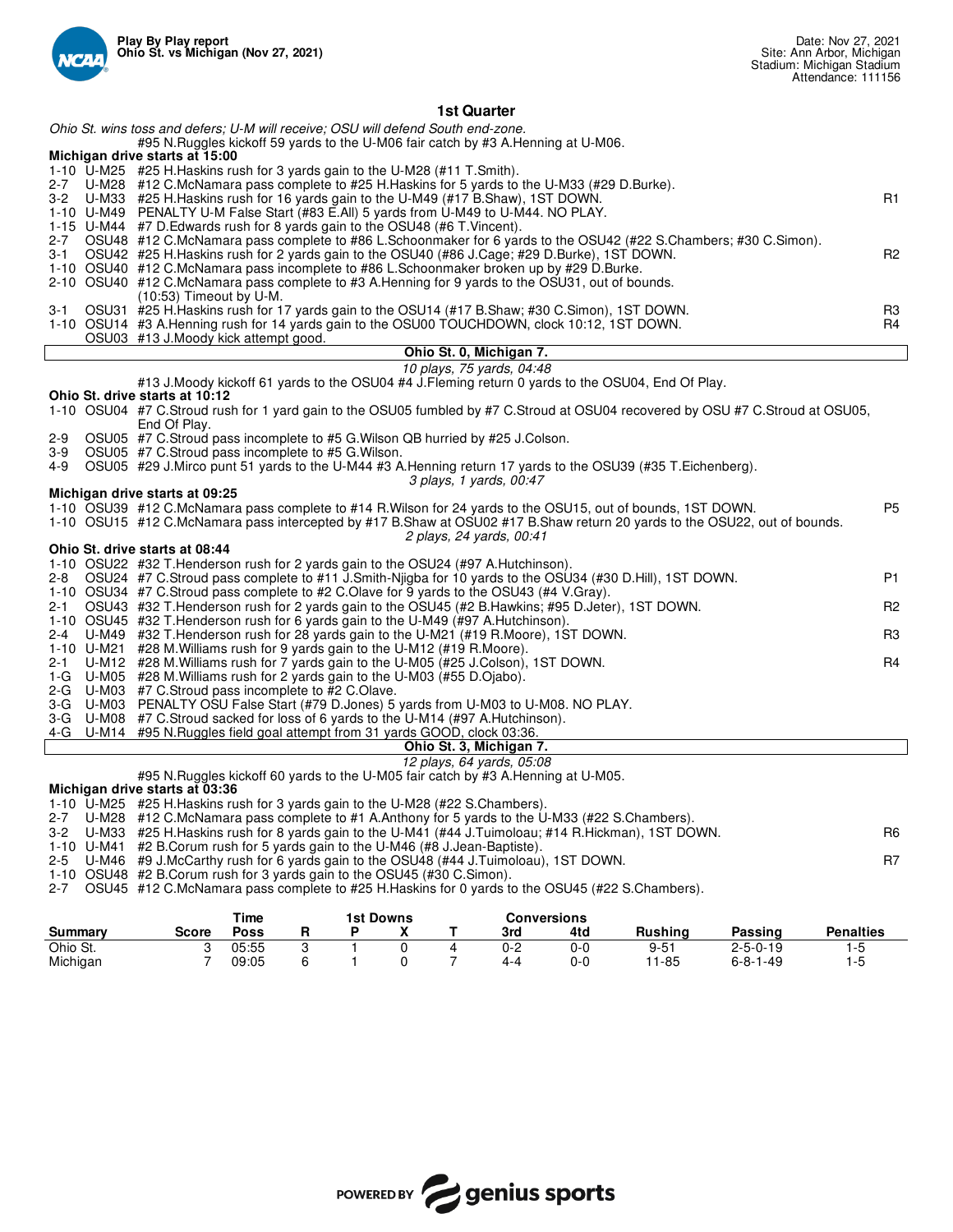

| <b>FIRST QUARTER</b>                                                       |              |              |                |                   |             |            |                     | OSU            |                 |                |             | U-M            |             |             |
|----------------------------------------------------------------------------|--------------|--------------|----------------|-------------------|-------------|------------|---------------------|----------------|-----------------|----------------|-------------|----------------|-------------|-------------|
| Score                                                                      |              |              |                |                   |             |            |                     | 3              |                 |                |             | $\overline{7}$ |             |             |
| <b>FIRST DOWNS</b>                                                         |              |              |                |                   |             |            |                     | 4              |                 |                |             | $\overline{7}$ |             |             |
| <b>RUSHES-YARDS (NET)</b>                                                  |              |              |                |                   |             |            |                     | $9 - 51$       |                 |                |             | 11-85          |             |             |
| <b>PASSING YDS (NET)</b>                                                   |              |              |                |                   |             |            |                     | 19             |                 |                |             | 49             |             |             |
| Passes Cmp-Att-Int                                                         |              |              |                |                   |             |            |                     | $2 - 5 - 0$    |                 |                |             | $6 - 8 - 1$    |             |             |
| <b>TOTAL OFFENSE PLAYS-YARDS</b>                                           |              |              |                |                   |             |            |                     | 14-70          |                 |                |             | 19-134         |             |             |
| <b>Fumble Returns-Yards</b>                                                |              |              |                |                   |             |            |                     | $0-0$          |                 |                |             | $0 - 0$        |             |             |
| <b>Punt Returns-Yards</b>                                                  |              |              |                |                   |             |            |                     | $0-0$          |                 |                |             | $1 - 17$       |             |             |
| Kickoff Returns-Yards                                                      |              |              |                |                   |             |            |                     | $1 - 0$        |                 |                |             | $0 - 0$        |             |             |
| $1 - 20$<br>$0-0$<br>Interception Returns-Yards                            |              |              |                |                   |             |            |                     |                |                 |                |             |                |             |             |
| $1 - 51.0$<br>$0 - 0.0$<br>Punts (Number-Avg)                              |              |              |                |                   |             |            |                     |                |                 |                |             |                |             |             |
| $1 - 0$<br>$0-0$<br>Fumbles-Lost                                           |              |              |                |                   |             |            |                     |                |                 |                |             |                |             |             |
| $1 - 5$<br>$1 - 5$<br>Penalties-Yards                                      |              |              |                |                   |             |            |                     |                |                 |                |             |                |             |             |
| <b>Possession Time</b>                                                     |              |              |                |                   |             |            |                     | 05:55          |                 |                |             | 09:05          |             |             |
| <b>Third-Down Conversions</b>                                              |              |              |                |                   |             |            |                     | $0$ of $2$     |                 |                |             | 4 of 4         |             |             |
| Fourth-Down Conversions                                                    |              |              |                |                   |             |            |                     | $0$ of $0$     |                 |                |             | $0$ of $0$     |             |             |
| Red-Zone Scores-Chances                                                    |              |              |                |                   |             |            |                     | $1 - 1$        |                 |                |             | $1 - 2$        |             |             |
|                                                                            |              | OHIO ST.     |                |                   |             |            |                     |                | <b>MICHIGAN</b> |                |             |                |             |             |
| <b>Rushing</b>                                                             | No.          | Gain         | Loss           | <b>Net</b><br>TD  | Lg          | Avg        | <b>Rushing</b>      | No.            | Gain            | Loss           | <b>Net</b>  | TD             | Lg          | Avg         |
| TreVeyon Henderson                                                         | 4            | 38           | 0              | 38<br>0           | 28          | 9.5        | Hassan Haskins      | 6              | 49              | 0              | 49          | 0              | 17          | 8.2         |
| Miyan Williams                                                             | 3            | 18           | $\mathbf 0$    | 18<br>$\mathbf 0$ | 9           | 6.0        | A.J. Henning        | $\mathbf{1}$   | 14              | 0              | 14          | $\mathbf{1}$   | 14          | 14.0        |
| C.J. Stroud                                                                | 2            | 1            | 6              | $-5$<br>0         | 1           | $-2.5$     | <b>Blake Corum</b>  | $\overline{c}$ | 8               | 0              | 8           | 0              | 5           | 4.0         |
|                                                                            |              |              |                |                   |             |            | Donovan Edwards     | $\mathbf{1}$   | 8               | 0              | 8           | $\mathbf 0$    | 8           | 8.0         |
| Passing                                                                    | C-A-I        |              | Yds<br>TD      |                   | Long        | Sack       | Passing             | C-A-I          |                 | Yds            | TD          | Long           |             | <b>Sack</b> |
| C.J. Stroud                                                                | $2 - 5 - 0$  |              | 19             | 0                 | 10          | 1          | Cade McNamara       | $6 - 8 - 1$    |                 | 49             | $\mathbf 0$ | 24             |             | 0           |
| Receiving                                                                  | <b>TAR</b>   | No.          | Yards          | <b>YAC</b>        | <b>TD</b>   | Long       | Receiving           | <b>TAR</b>     | No.             | Yards          | <b>YAC</b>  |                | TD          | Long        |
| Jaxon Smith-Njigba                                                         | $\mathbf{1}$ | $\mathbf{1}$ | 10             | $\mathbf{1}$      | 0           | 10         | Hassan Haskins      | 2              | $\overline{c}$  | 5              | 5           |                | 0           | 5           |
| Chris Olave                                                                | 2            | $\mathbf{1}$ | 9              | $\mathbf 0$       | 0           | 9          | Roman Wilson        | 2              | $\mathbf{1}$    | 24             | 13          |                | $\mathbf 0$ | 24          |
| Garrett Wilson                                                             | 2            | $\mathbf 0$  | 0              | $\mathbf 0$       | $\mathbf 0$ | 0          | A.J. Henning        | $\mathbf{1}$   | $\mathbf{1}$    | 9              | 15          |                | 0           | 9           |
|                                                                            |              |              |                |                   |             |            | Luke Schoonmaker    | 2              | $\mathbf{1}$    | 6              | 0           |                | $\mathbf 0$ | 6           |
| <b>Punting</b>                                                             | No.          | Yds          | Avg            | Long              | In20        | TB         | <b>Punting</b>      | No.            | Yds             | Avg            | Long        |                | In20        | TB          |
| Jesse Mirco                                                                | 1            | 51           | 51.0           | 51                | 0           | 0          |                     |                |                 |                |             |                |             |             |
| <b>Punt Returns</b>                                                        | No.          |              | Yards          | TD                |             | Long       | <b>Punt Returns</b> | No.            |                 | Yards          |             | TD             |             | Long        |
|                                                                            |              |              |                |                   |             |            | A.J. Henning        | 1              |                 | 17             |             | 0              |             | 17          |
| <b>Kick Returns</b>                                                        | No.          |              | Yards          | TD                |             | Long       | <b>Kick Returns</b> | No.            |                 | Yards          |             | <b>TD</b>      |             | Long        |
| Julian Fleming                                                             |              |              | 0              | 0                 |             |            |                     |                |                 |                |             |                |             |             |
| <b>Tackles</b>                                                             | UA-A         |              | Total          | <b>Sacks</b>      |             | <b>TFL</b> | <b>Tackles</b>      | UA-A           |                 | <b>Total</b>   |             | <b>Sacks</b>   |             | <b>TFL</b>  |
| Steele Chambers                                                            | $3 - 1$      |              | 4              | 0.0               |             | 0.0        | Aidan Hutchinson    | $3-0$          |                 | 3              |             | 1.0            |             | 1.0         |
| Cody Simon                                                                 | $1-2$        |              | 3              | 0.0               |             | $0.0\,$    | Rod Moore           | $2 - 0$        |                 | $\overline{c}$ |             | 0.0            |             | 0.0         |
| <b>Bryson Shaw</b>                                                         | $1 - 1$      |              | $\overline{c}$ | 0.0               |             | 0.0        | <b>Brad Hawkins</b> | $0 - 1$        |                 | 1              |             | $0.0\,$        |             | 0.0         |
| Denzel Burke                                                               | $1 - 1$      |              | $\overline{c}$ | 0.0               |             | $0.0\,$    | David Ojabo         | $1 - 0$        |                 | $\mathbf{1}$   |             | 0.0            |             | 0.0         |
| Qtr Time Scoring Play                                                      |              |              |                |                   |             |            |                     |                |                 |                |             |                |             | V-H         |
| 1st 10:12 U-M - #3 A. Henning 14 yd rush (#13 J. Moody kick), 10-75, 04:48 |              |              |                |                   |             |            |                     |                |                 |                |             |                |             | $0 - 7$     |
| 1st 03:36 OSU - #95 N. Ruggles 31 yd FG, 12-64, 05:08                      |              |              |                |                   |             |            |                     |                |                 |                |             |                |             | $3 - 7$     |

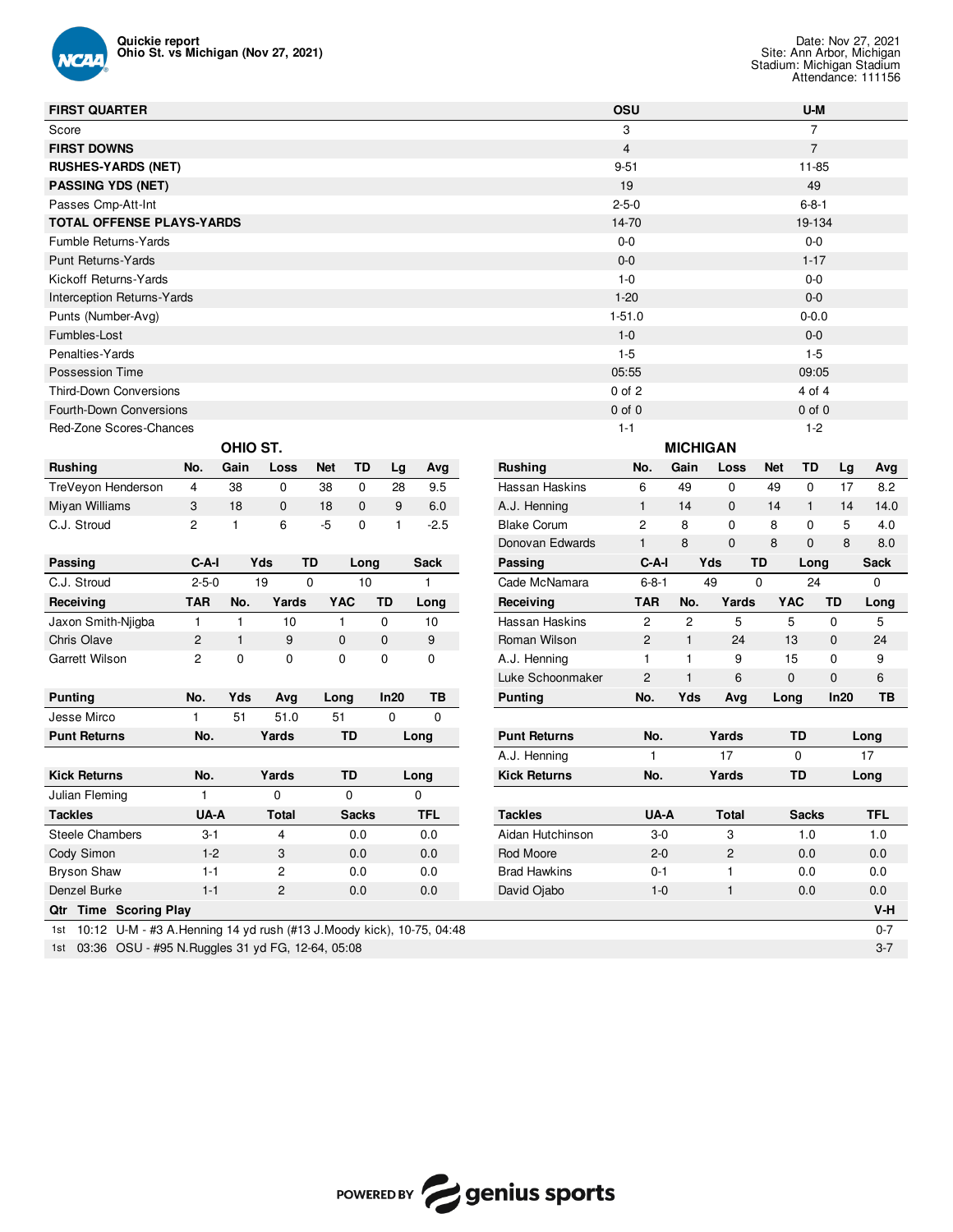

## **2nd Quarter**

- 3-7 OSU45 #12 C.McNamara pass incomplete to #6 C.Johnson QB hurried by #22 S.Chambers.
- 4-7 OSU45 #91 B.Robbins punt 42 yards to the OSU03 fair catch by #11 J.Smith-Njigba at OSU03 PENALTY U-M Kick Catch
	- Interference (#33 G.Green) 15 yards from OSU03 to OSU18.

*8 plays, 15 yards, 03:48*

#### **Ohio St. drive starts at 14:48**

- 1-10 OSU18 #32 T.Henderson rush for 3 yards gain to the OSU21 (#2 B.Hawkins).
- OSU21 PENALTY OSU False Start (#79 D.Jones) 5 yards from OSU21 to OSU16. NO PLAY.
- 2-12 OSU16 #7 C.Stroud pass complete to #11 J.Smith-Njigba for 8 yards to the OSU24 (#23 M.Barrett; #30 D.Hill).
- 3-4 OSU24 #7 C.Stroud pass complete to #32 T.Henderson for 25 yards to the OSU49 (#2 B.Hawkins), 1ST DOWN.
- 1-10 OSU49 #7 C.Stroud pass incomplete to #11 J.Smith-Njigba QB hurried by #97 A.Hutchinson.
- 2-10 OSU49 #28 M. Williams rush for 1 yard gain to the OSU50 (#12 J. Ross; #6 R. Moten).<br>3-9 OSU50 #7 C. Stroud pass incomplete to #2 C. Olave broken up by #90 M. Morris.
- 3-9 OSU50 #7 C.Stroud pass incomplete to #2 C.Olave broken up by #90 M.Morris.
- 4-9 OSU50 #29 J.Mirco punt 40 yards to the U-M10 muffed by #3 A.Henning at U-M10 recovered by U-M #3 A.Henning at U-M10, End Of Play.

## *6 plays, 32 yards, 02:34*

#### **Michigan drive starts at 12:14**

- 1-10 U-M10 #25 H.Haskins rush for 2 yards gain to the U-M12 (#11 T.Smith).
- U-M12 #25 H.Haskins rush for 1 yard gain to the U-M13 (#9 Z.Harrison).
- 3-7 U-M13 #12 C.McNamara pass incomplete to #7 D.Edwards. U-M13 #91 B.Robbins punt 48 yards to the OSU39 #11 J.Smith-Njigba return 5 yards to the OSU44 (#23 M.Barrett).
	- *3 plays, 3 yards, 01:23*

#### **Ohio St. drive starts at 10:51**

|  | 1-10 OSU44 (10:51) #7 C.Stroud pass complete to #5 G.Wilson for 10 yards to the U-M46 (#19 R.Moore: #30 D.Hill), 1ST DOWN. | P6  |
|--|----------------------------------------------------------------------------------------------------------------------------|-----|
|  | 1-10 U-M46 #32 T. Henderson rush for 2 yards loss to the U-M48 (#32 J. Harrell).                                           |     |
|  | 2-12 U-M48 #7 C.Stroud pass complete to #11 J.Smith-Njigba for 23 yards to the U-M25 (#2 B.Hawkins), 1ST DOWN.             | P7. |
|  | 1-10 U-M25 #7 C.Stroud pass complete to #5 G.Wilson for 25 yards to the U-M00 TOUCHDOWN, clock 09:12, 1ST DOWN.            | P8. |
|  | U-M03 #95 N. Ruggles kick attempt good.                                                                                    |     |
|  | Ohio St. 10, Michigan 7.                                                                                                   |     |

# *4 plays, 56 yards, 01:39*

|                    |                           | #95 N.Ruggles kickoff 58 yards to the U-M07 #3 A.Henning return 11 yards to the U-M18 (#15 C.Young; #12 L.Ransom).                                                                                                 |                        |  |  |  |  |  |  |  |  |
|--------------------|---------------------------|--------------------------------------------------------------------------------------------------------------------------------------------------------------------------------------------------------------------|------------------------|--|--|--|--|--|--|--|--|
|                    |                           | Michigan drive starts at 09:06                                                                                                                                                                                     |                        |  |  |  |  |  |  |  |  |
|                    |                           | 1-10 U-M18 #12 C.McNamara pass incomplete to #25 H.Haskins broken up by #9 Z.Harrison QB hurried by #30 C.Simon.<br>2-10 U-M18 #12 C.McNamara pass complete to #83 E.All for 7 yards to the U-M25 (#14 R.Hickman). |                        |  |  |  |  |  |  |  |  |
| $3 - 3$            |                           | U-M25 #12 C.McNamara pass complete to #6 C.Johnson for 11 yards to the U-M36 (#5 M.Williamson), 1ST DOWN.                                                                                                          | P8                     |  |  |  |  |  |  |  |  |
|                    |                           | 1-10 U-M36 #25 H. Haskins rush for 6 yards gain to the U-M42 (#5 M. Williamson).                                                                                                                                   |                        |  |  |  |  |  |  |  |  |
| $2 - 4$            |                           | U-M42 #25 H. Haskins rush for 6 yards gain to the U-M48 (#52 A. Jackson; #14 R. Hickman), 1ST DOWN.                                                                                                                | R9                     |  |  |  |  |  |  |  |  |
|                    |                           | 1-10 U-M48 #12 C.McNamara pass incomplete to #83 E.All.                                                                                                                                                            |                        |  |  |  |  |  |  |  |  |
|                    |                           | 2-10 U-M48 #12 C.McNamara pass complete to #86 L.Schoonmaker for 9 yards to the OSU43 (#14 R.Hickman).                                                                                                             |                        |  |  |  |  |  |  |  |  |
| $3 - 1$            |                           | OSU43 #25 H.Haskins rush for 0 yards to the OSU43 (#35 T.Eichenberg; #14 R.Hickman).                                                                                                                               |                        |  |  |  |  |  |  |  |  |
|                    |                           | (05:30) Timeout by U-M.                                                                                                                                                                                            |                        |  |  |  |  |  |  |  |  |
| 4-1                |                           | OSU43 #25 H.Haskins rush for 2 yards gain to the OSU41 (#91 T.Williams; #12 L.Ransom), 1ST DOWN.                                                                                                                   | R <sub>10</sub>        |  |  |  |  |  |  |  |  |
|                    |                           | 1-10 OSU41 #2 B.Corum rush for 2 yards gain to the OSU39 (#17 B.Shaw).                                                                                                                                             |                        |  |  |  |  |  |  |  |  |
| $2 - 8$            |                           | OSU39 #12 C.McNamara pass complete to #6 C.Johnson for 37 yards to the OSU02 (#29 D.Burke), 1ST DOWN.                                                                                                              | P <sub>11</sub>        |  |  |  |  |  |  |  |  |
| 1-G                |                           | OSU02 #25 H. Haskins rush for 1 yard gain to the OSU01 (#22 S. Chambers).                                                                                                                                          |                        |  |  |  |  |  |  |  |  |
|                    |                           | 2-G OSU01 #25 H. Haskins rush for 1 yard gain to the OSU00 TOUCHDOWN, clock 03:51.                                                                                                                                 |                        |  |  |  |  |  |  |  |  |
|                    |                           | OSU03 #13 J.Moody kick attempt good.                                                                                                                                                                               |                        |  |  |  |  |  |  |  |  |
|                    | Ohio St. 10, Michigan 14. |                                                                                                                                                                                                                    |                        |  |  |  |  |  |  |  |  |
|                    | 13 plays, 82 yards, 05:15 |                                                                                                                                                                                                                    |                        |  |  |  |  |  |  |  |  |
|                    |                           | #13 J.Moody kickoff 65 yards to the OSU00, Touchback.<br>Ohio St. drive starts at 03:51                                                                                                                            |                        |  |  |  |  |  |  |  |  |
|                    |                           | 1-10 OSU25 #7 C.Stroud pass complete to #32 T.Henderson for 14 yards to the OSU39 (#4 V.Gray), 1ST DOWN.                                                                                                           |                        |  |  |  |  |  |  |  |  |
|                    |                           |                                                                                                                                                                                                                    |                        |  |  |  |  |  |  |  |  |
|                    |                           |                                                                                                                                                                                                                    | P <sub>9</sub>         |  |  |  |  |  |  |  |  |
|                    |                           | 1-10 OSU39 #32 T.Henderson rush for 3 yards gain to the OSU42 (#97 A.Hutchinson; #15 C.Hinton).                                                                                                                    |                        |  |  |  |  |  |  |  |  |
| $2 - 7$            |                           | OSU42 #7 C.Stroud pass complete to #2 C.Olave for 2 yards to the OSU44 (#4 V.Gray).                                                                                                                                |                        |  |  |  |  |  |  |  |  |
| $3-5$              |                           | OSU44 #7 C.Stroud pass complete to #11 J.Smith-Nijgba for 8 yards to the U-M48 (#19 R.Moore), 1ST DOWN.                                                                                                            | P <sub>10</sub>        |  |  |  |  |  |  |  |  |
|                    |                           | 1-10 U-M48 #7 C.Stroud pass complete to #5 G.Wilson for 9 yards to the U-M39 (#5 D.Turner).                                                                                                                        |                        |  |  |  |  |  |  |  |  |
| $2 - 1$            |                           | U-M39 PENALTY OSU False Start (#75 T.Munford) 5 yards from U-M39 to U-M44. NO PLAY.                                                                                                                                |                        |  |  |  |  |  |  |  |  |
| $2 - 6$<br>$3 - 6$ |                           | U-M44 #7 C.Stroud pass incomplete to #5 G. Wilson broken up by #5 D. Turner.                                                                                                                                       |                        |  |  |  |  |  |  |  |  |
|                    |                           | U-M44 #7 C.Stroud pass complete to #2 C.Olave for 9 yards to the U-M35 (#5 D.Turner), 1ST DOWN.<br>1-10 U-M35 #7 C.Stroud pass complete to #11 J.Smith-Niigba for 15 yards to the U-M20 (#2 B.Hawkins), 1ST DOWN.  | P11<br>P <sub>12</sub> |  |  |  |  |  |  |  |  |
|                    |                           | 1-10 U-M20 #7 C.Stroud pass incomplete to #5 G.Wilson broken up by #6 R.Moten QB hurried by #12 J.Ross.                                                                                                            |                        |  |  |  |  |  |  |  |  |
|                    |                           | 2-10 U-M20 #32 T. Henderson rush for 3 yards gain to the U-M17 (#19 R. Moore).                                                                                                                                     |                        |  |  |  |  |  |  |  |  |
|                    |                           | (00:32) Timeout by OSU.                                                                                                                                                                                            |                        |  |  |  |  |  |  |  |  |
| $3 - 7$            |                           | U-M17 #7 C.Stroud pass complete to #11 J.Smith-Nigba for 4 yards to the U-M13 (#6 R.Moten).                                                                                                                        |                        |  |  |  |  |  |  |  |  |
|                    |                           | $(00:13)$ Timeout by U-M.                                                                                                                                                                                          |                        |  |  |  |  |  |  |  |  |
| 4-3                |                           | U-M13 #95 N. Ruggles field goal attempt from 30 yards GOOD, clock 00:09.<br>Ohio St. 13, Michigan 14.                                                                                                              |                        |  |  |  |  |  |  |  |  |

*12 plays, 62 yards, 03:42*

#95 N.Ruggles kickoff 51 yards to the U-M14 #3 A.Henning return 8 yards to the U-M22 (#35 T.Eichenberg).

**Michigan drive starts at 00:06**

1-10 U-M22 #25 H.Haskins rush for 3 yards gain to the U-M25 (#92 H.Garrett; #11 T.Smith).

*1 plays, 3 yards, 00:06*

**Time 1st Downs Conversions**

POWERED BY **Genius sports**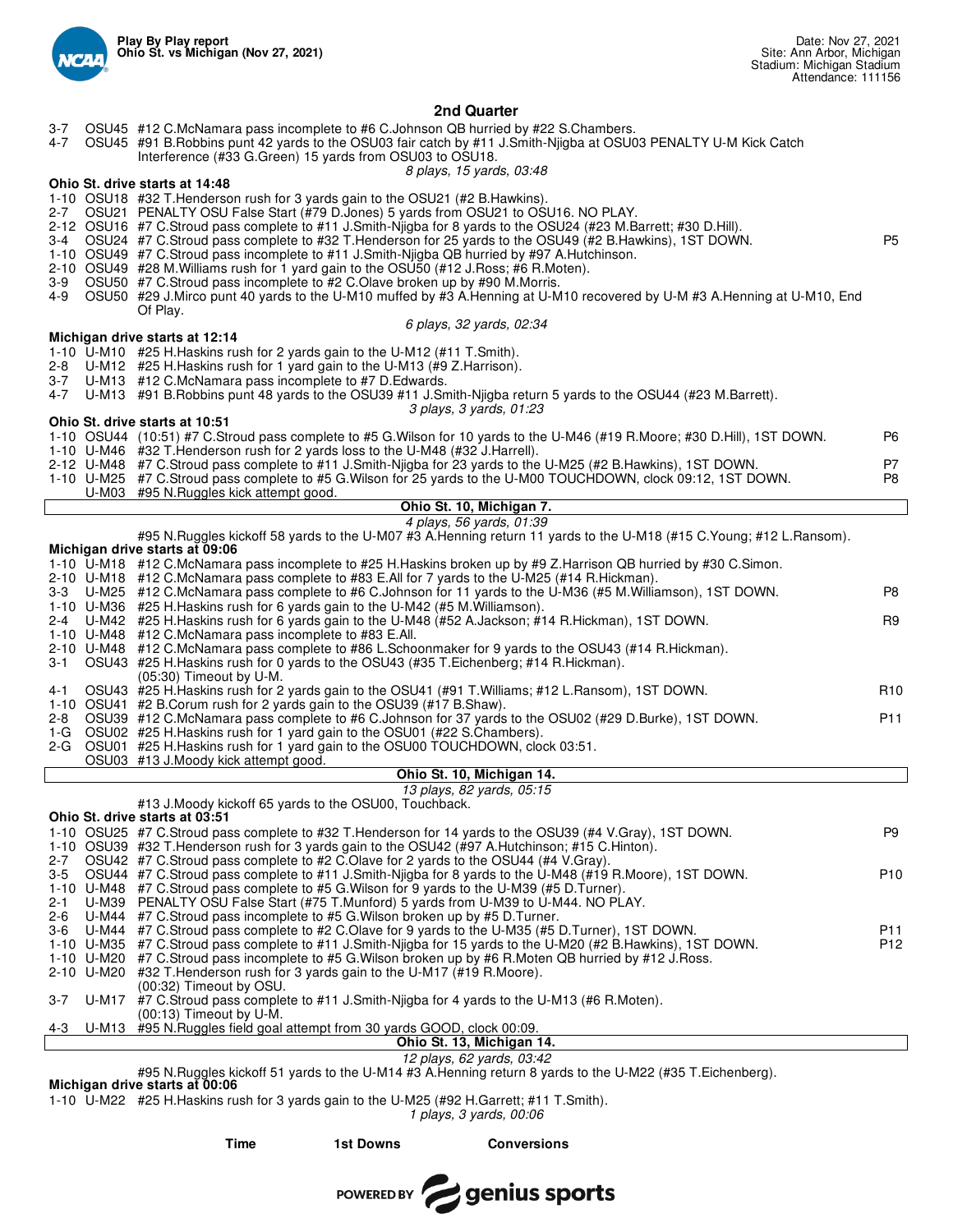

| Summary  | Score | Poss  |  |  | 3 <sub>rc</sub> | 4to | Rushing | Passing     | <b>Penalties</b>   |
|----------|-------|-------|--|--|-----------------|-----|---------|-------------|--------------------|
| Ohio St. |       | 07:55 |  |  |                 | 0-0 | ס-פ     | 12-16-0-152 | $\sim$<br><b>U</b> |
| Michigan |       | 07:05 |  |  |                 |     | 10-24   | 4-8-0-64    | -<br>ں ا           |

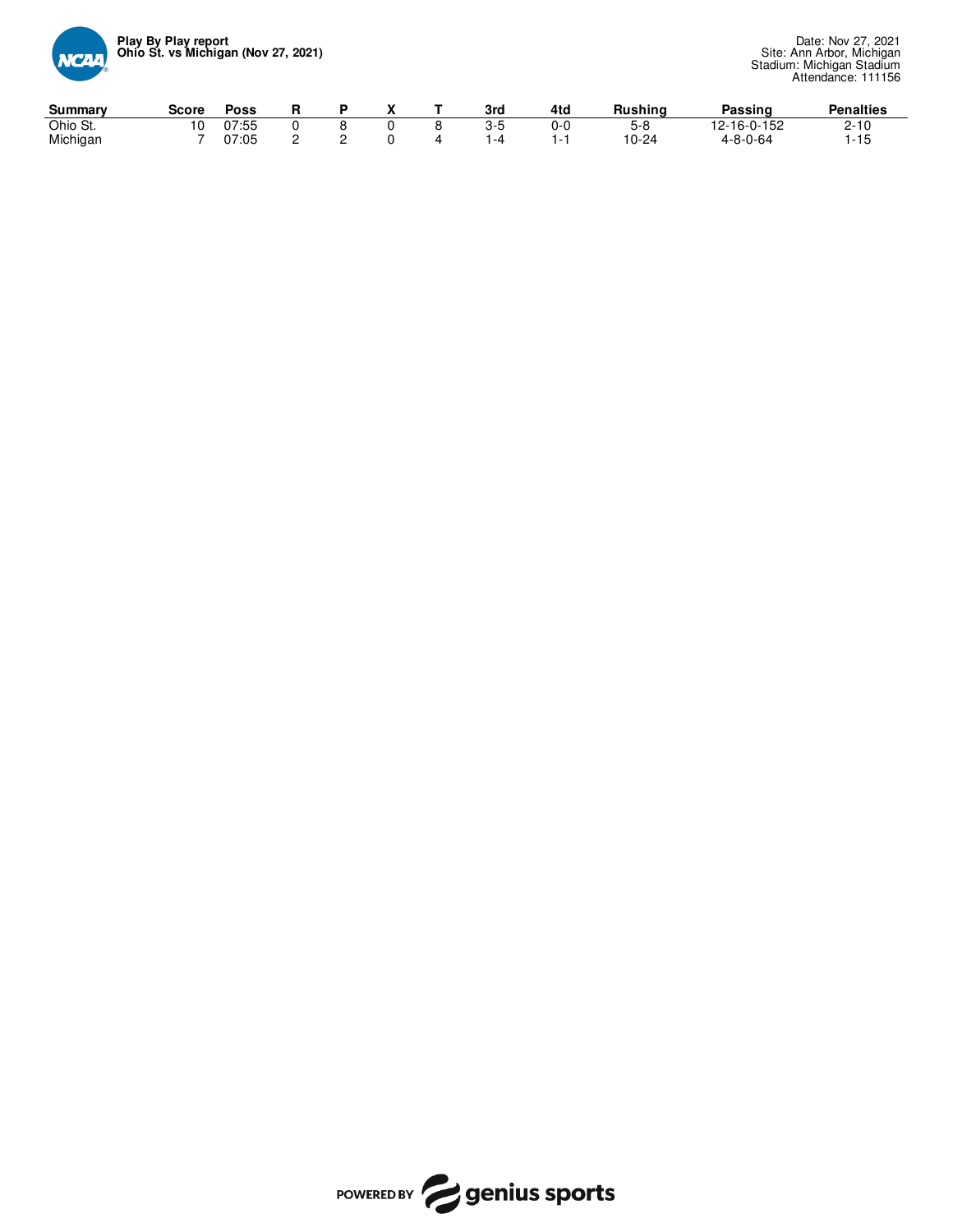

| <b>SECOND QUARTER</b>                                                                           |               |                |                |                |              |              |             |  |                     | OSU            |                |                         |                | U-M            |                |             |
|-------------------------------------------------------------------------------------------------|---------------|----------------|----------------|----------------|--------------|--------------|-------------|--|---------------------|----------------|----------------|-------------------------|----------------|----------------|----------------|-------------|
| Score                                                                                           |               |                |                |                |              |              |             |  |                     | 10             |                |                         |                | 7              |                |             |
| <b>FIRST DOWNS</b>                                                                              |               |                |                |                |              |              |             |  |                     | 8              |                |                         |                | $\overline{4}$ |                |             |
| <b>RUSHES-YARDS (NET)</b>                                                                       |               |                |                |                |              |              |             |  |                     | $5-8$          |                |                         |                | $10 - 24$      |                |             |
| <b>PASSING YDS (NET)</b>                                                                        |               |                |                |                |              |              |             |  |                     | 152            |                |                         |                | 64             |                |             |
| Passes Cmp-Att-Int                                                                              |               |                |                |                |              |              |             |  |                     | $12 - 16 - 0$  |                |                         | $4 - 8 - 0$    |                |                |             |
| <b>TOTAL OFFENSE PLAYS-YARDS</b>                                                                |               |                |                |                |              |              |             |  |                     | $21 - 160$     |                |                         |                | 18-88          |                |             |
| <b>Fumble Returns-Yards</b>                                                                     |               |                |                |                |              |              |             |  |                     | $0-0$          |                |                         |                | $0-0$          |                |             |
| <b>Punt Returns-Yards</b>                                                                       |               |                |                |                |              |              |             |  |                     | $1 - 5$        |                |                         |                | $1 - 0$        |                |             |
| Kickoff Returns-Yards                                                                           |               |                |                |                |              |              |             |  |                     | $0-0$          |                |                         |                | $2 - 19$       |                |             |
| <b>Interception Returns-Yards</b>                                                               |               |                |                |                |              |              |             |  |                     | $0-0$          |                |                         |                | $0-0$          |                |             |
| Punts (Number-Avg)                                                                              |               |                |                |                |              |              |             |  |                     | $1 - 40.0$     |                |                         |                | $2 - 45.0$     |                |             |
| Fumbles-Lost                                                                                    |               |                |                |                |              |              |             |  |                     | $0-0$          |                |                         |                | $1 - 0$        |                |             |
| Penalties-Yards                                                                                 |               |                |                |                |              |              |             |  |                     | $2 - 10$       |                |                         |                | $1 - 15$       |                |             |
| Possession Time                                                                                 |               |                |                |                |              |              |             |  |                     | 07:55          |                |                         |                | 07:05          |                |             |
| <b>Third-Down Conversions</b>                                                                   |               |                |                |                |              |              |             |  |                     | 3 of 5         |                |                         |                | 1 of $4$       |                |             |
| Fourth-Down Conversions                                                                         |               |                |                |                |              |              |             |  |                     | $0$ of $0$     |                |                         |                | $1$ of $1$     |                |             |
| Red-Zone Scores-Chances                                                                         |               |                |                |                |              |              |             |  |                     | $1 - 1$        |                |                         |                | $1 - 1$        |                |             |
| OHIO ST.<br><b>MICHIGAN</b>                                                                     |               |                |                |                |              |              |             |  |                     |                |                |                         |                |                |                |             |
| <b>Rushing</b>                                                                                  | No.           | Gain           | Loss           | <b>Net</b>     | TD           | Lg           | Avg         |  | <b>Rushing</b>      | No.            | Gain           | Loss                    | Net            | TD             | Lg             | Avg         |
| TreVeyon Henderson                                                                              | 4             | 9              | $\overline{c}$ | $\overline{7}$ | $\mathbf 0$  | 3            | 1.8         |  | Hassan Haskins      | 9              | 22             | 0                       | 22             | $\mathbf{1}$   | 6              | 2.4         |
| Miyan Williams                                                                                  | $\mathbf{1}$  | $\mathbf{1}$   | $\mathbf 0$    | $\mathbf{1}$   | 0            | $\mathbf{1}$ | 1.0         |  | <b>Blake Corum</b>  | 1              | $\overline{2}$ | $\mathbf{0}$            | $\overline{c}$ | $\mathbf 0$    | $\overline{2}$ | 2.0         |
| Passing                                                                                         | C-A-I         |                | Yds            | <b>TD</b>      | Long         |              | <b>Sack</b> |  | Passing             | $C-A-I$        |                | Yds                     | <b>TD</b>      | Long           |                | <b>Sack</b> |
| C.J. Stroud                                                                                     | $12 - 16 - 0$ |                | 152            | $\mathbf{1}$   | 25           |              | $\mathbf 0$ |  | Cade McNamara       | $4 - 8 - 0$    |                | 64                      | $\mathbf 0$    | 37             |                | 0           |
| Receiving                                                                                       | <b>TAR</b>    | No.            | Yards          | <b>YAC</b>     |              | TD           | Long        |  | Receiving           | <b>TAR</b>     | No.            | Yards                   | <b>YAC</b>     |                | TD             | Long        |
| Jaxon Smith-Njigba                                                                              | 6             | 5              | 58             | 35             |              | $\mathbf 0$  | 23          |  | Cornelius Johnson   | 3              | $\overline{c}$ | 48                      | 5              |                | $\mathbf 0$    | 37          |
| Garrett Wilson                                                                                  | 5             | 3              | 44             | 13             |              | $\mathbf{1}$ | 25          |  | Luke Schoonmaker    | $\mathbf{1}$   | $\mathbf{1}$   | 9                       | 4              |                | $\mathbf 0$    | 9           |
| TreVeyon Henderson                                                                              | 2             | $\overline{c}$ | 39             | 44             |              | 0            | 25          |  | Erick All           | $\overline{c}$ | 1              | $\overline{7}$          | 2              |                | $\mathbf 0$    | 7           |
| Chris Olave                                                                                     | 3             | 2              | 11             | $\mathbf{1}$   |              | $\mathbf{0}$ | 9           |  | Donovan Edwards     | $\mathbf{1}$   | 0              | $\mathbf 0$             | $\mathbf{0}$   |                | $\mathbf{0}$   | $\mathbf 0$ |
| <b>Punting</b>                                                                                  | No.           | Yds            | Avg            | Long           |              | In20         | ΤВ          |  | <b>Punting</b>      | No.            | Yds            | Avg                     | Long           |                | ln20           | TВ          |
| Jesse Mirco                                                                                     | 1             | 40             | 40.0           | 40             |              | $\mathbf{1}$ | $\mathbf 0$ |  | <b>Brad Robbins</b> | 2              | 90             | 45.0                    | 48             |                | 1              | $\mathbf 0$ |
| <b>Punt Returns</b>                                                                             | No.           |                | Yards          | TD             |              |              | Long        |  | <b>Punt Returns</b> | No.            |                | Yards                   |                | TD             |                | Long        |
| Jaxon Smith-Njigba                                                                              | $\mathbf{1}$  |                | 5              | 0              |              |              | 5           |  | A.J. Henning        | $\mathbf{1}$   |                | 0                       |                | 0              |                | 0           |
| <b>Kick Returns</b>                                                                             | No.           |                | Yards          | TD             |              |              | Long        |  | <b>Kick Returns</b> | No.            |                | Yards                   |                | TD             |                | Long        |
|                                                                                                 |               |                |                |                |              |              |             |  | A.J. Henning        | $\overline{c}$ |                | 19                      |                | $\mathbf 0$    |                | 11          |
| <b>Tackles</b>                                                                                  | UA-A          |                | Total          |                | <b>Sacks</b> |              | TFL         |  | <b>Tackles</b>      | UA-A           |                | Total                   |                | <b>Sacks</b>   |                | <b>TFL</b>  |
| Ronnie Hickman                                                                                  | $2 - 2$       |                | 4              |                | $0.0\,$      |              | $0.0\,$     |  | <b>Brad Hawkins</b> | $4 - 0$        |                | 4                       |                | 0.0            |                | 0.0         |
| Lathan Ransom                                                                                   | $0-2$         |                | 2              |                | 0.0          |              | $0.0\,$     |  | Rod Moore           | $2 - 1$        |                | 3                       |                | 0.0            |                | 0.0         |
| Marcus Williamson                                                                               | $2 - 0$       |                | 2              |                | 0.0          |              | 0.0         |  | Daxton Hill         | $0 - 2$        |                | 2                       |                | 0.0            |                | 0.0         |
| Tommy Eichenberg                                                                                | $1 - 1$       |                | 2              |                | 0.0          |              | $0.0\,$     |  | DJ Turner           | $2 - 0$        |                | $\overline{\mathbf{c}}$ |                | 0.0            |                | 0.0         |
| Qtr Time Scoring Play                                                                           |               |                |                |                |              |              |             |  |                     |                |                |                         |                |                |                | $V-H$       |
| 09:12 OSU - #5 G. Wilson 25 yd pass from #7 C. Stroud (#95 N. Ruggles kick), 4-56, 01:39<br>2nd |               |                |                |                |              |              |             |  |                     |                |                |                         |                |                |                | $7 - 0$     |
| 2nd 03:51 U-M - #25 H.Haskins 1 yd rush (#13 J.Moody kick), 13-82, 05:15                        |               |                |                |                |              |              |             |  |                     |                |                |                         |                |                |                | $7 - 7$     |

2nd 00:09 OSU - #95 N.Ruggles 30 yd FG, 12-62, 03:42 10-7

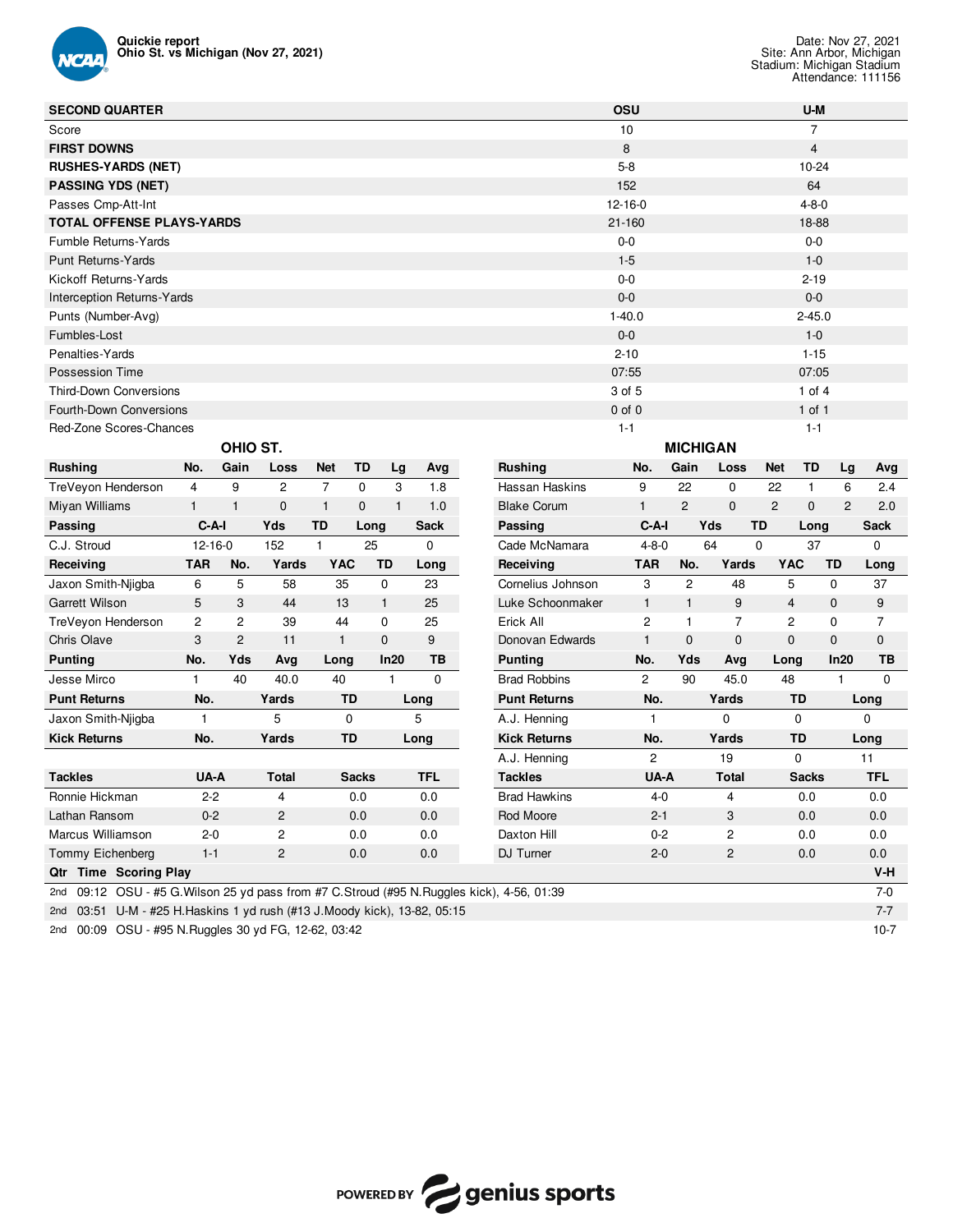

# **3rd Quarter**

|                |              | Time        |        |   | <b>1st Downs</b> |         | Conversions |         |                   |                  |
|----------------|--------------|-------------|--------|---|------------------|---------|-------------|---------|-------------------|------------------|
| <b>Summary</b> | <b>Score</b> | <b>Poss</b> |        |   |                  | 3rd     | 4td         | Rushina | Passing           | <b>Penalties</b> |
| Ohio St.       |              | 1:15        |        |   |                  | $3-6$   | 0-0         | 10-11   | $9 - 11 - 0 - 97$ | $4 - 20$         |
| Michigan       |              | 03:45       | ົ<br>◡ | ⌒ |                  | $0 - 0$ | 0-0         | 5-88    | $3 - 3 - 0 - 71$  | 0-0              |

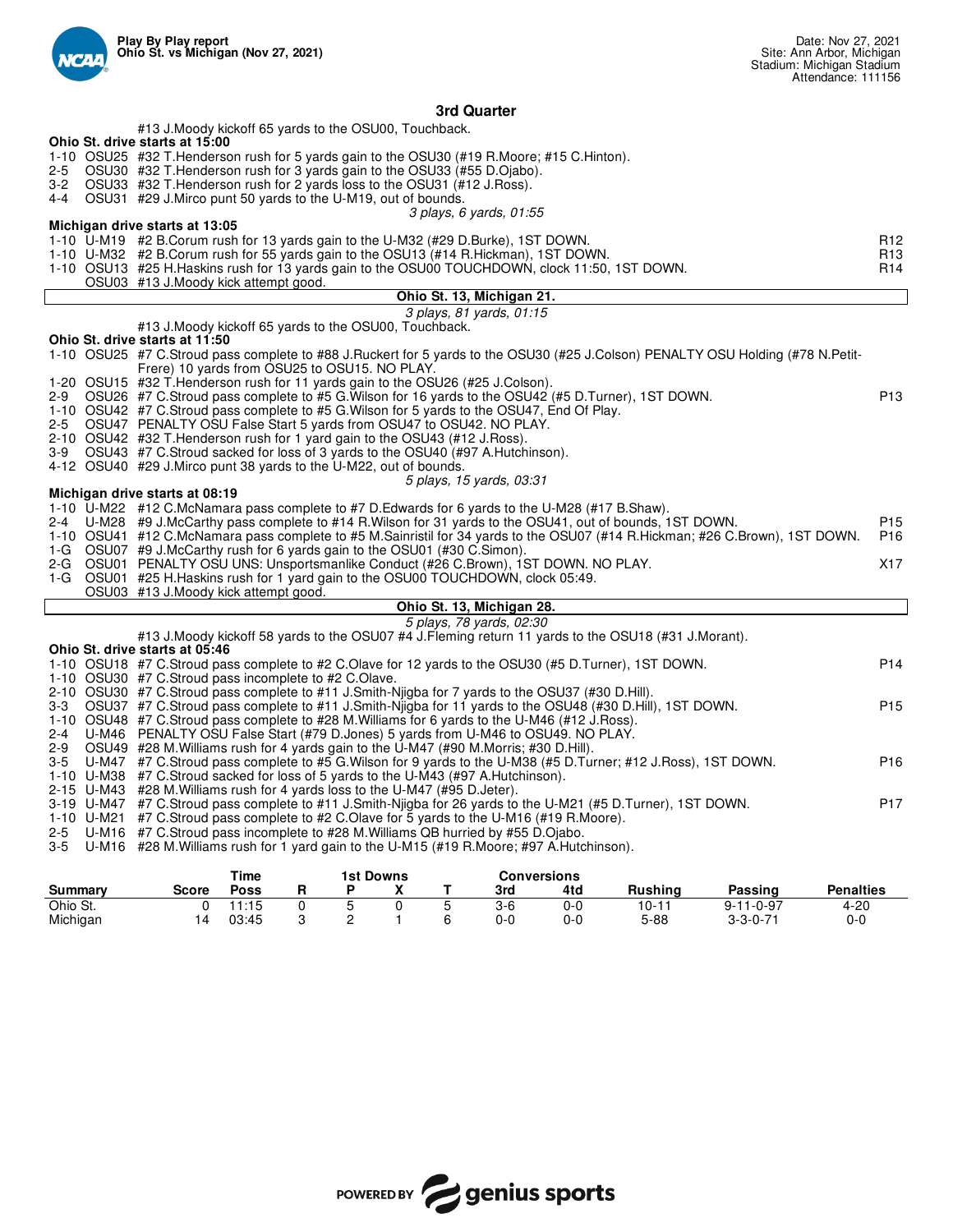

| <b>THIRD QUARTER</b>                                                     |                |                |                |                |              |                |                |             |                     | OSU             |              |                |                | U-M          |            |             |
|--------------------------------------------------------------------------|----------------|----------------|----------------|----------------|--------------|----------------|----------------|-------------|---------------------|-----------------|--------------|----------------|----------------|--------------|------------|-------------|
| Score                                                                    |                |                |                |                |              |                |                |             |                     | $\mathbf 0$     |              |                |                | 14           |            |             |
| <b>FIRST DOWNS</b>                                                       |                |                |                |                |              |                |                |             |                     | 5               |              |                |                | 6            |            |             |
| <b>RUSHES-YARDS (NET)</b>                                                |                |                |                |                |              |                |                |             |                     | $10 - 11$       |              |                |                | 5-88         |            |             |
| <b>PASSING YDS (NET)</b>                                                 |                |                |                |                |              |                | 71             |             |                     |                 |              |                |                |              |            |             |
| Passes Cmp-Att-Int                                                       |                |                |                |                |              |                |                | $3 - 3 - 0$ |                     |                 |              |                |                |              |            |             |
| <b>TOTAL OFFENSE PLAYS-YARDS</b>                                         |                |                |                |                | $21 - 108$   |                |                |             |                     | $8 - 159$       |              |                |                |              |            |             |
| Fumble Returns-Yards                                                     |                |                |                |                |              |                | $0-0$          |             |                     |                 |              |                |                |              |            |             |
| <b>Punt Returns-Yards</b>                                                |                |                |                |                |              |                |                | $0-0$       |                     |                 |              |                |                |              |            |             |
| Kickoff Returns-Yards                                                    |                |                |                |                |              |                |                |             |                     |                 | $0-0$        |                |                |              |            |             |
| Interception Returns-Yards                                               |                |                |                |                |              |                |                |             |                     | $0-0$           |              |                | $0-0$          |              |            |             |
| Punts (Number-Avg)                                                       |                |                |                |                |              |                |                |             |                     | $2 - 44.0$      |              |                | $0 - 0.0$      |              |            |             |
| Fumbles-Lost                                                             |                |                |                |                |              |                |                |             |                     | $0-0$           |              |                |                | $0-0$        |            |             |
| Penalties-Yards                                                          |                |                |                |                |              |                |                |             |                     | $4 - 20$        |              |                |                | $0-0$        |            |             |
| Possession Time                                                          |                |                |                |                |              |                |                |             |                     | 11:15           |              |                |                | 03:45        |            |             |
| <b>Third-Down Conversions</b>                                            |                |                |                |                |              |                |                |             |                     | 3 of 6          |              |                |                | $0$ of $0$   |            |             |
| <b>Fourth-Down Conversions</b>                                           |                |                |                |                |              |                |                |             |                     | $0$ of $0$      |              |                |                | $0$ of $0$   |            |             |
| Red-Zone Scores-Chances<br>$1 - 1$<br>$2 - 2$                            |                |                |                |                |              |                |                |             |                     |                 |              |                |                |              |            |             |
|                                                                          | OHIO ST.       |                |                |                |              |                |                |             |                     | <b>MICHIGAN</b> |              |                |                |              |            |             |
| <b>Rushing</b>                                                           | No.            | Gain           | Loss           | <b>Net</b>     | TD           | Lg             | Avg            |             | <b>Rushing</b>      | No.             | Gain         | Loss           | <b>Net</b>     | TD           | Lg         | Avg         |
| TreVeyon Henderson                                                       | 5              | 20             | $\mathbf{2}$   | 18             | 0            | 11             | 3.6            |             | <b>Blake Corum</b>  | $\overline{c}$  | 68           | $\mathbf 0$    | 68             | 0            | 55         | 34.0        |
| Miyan Williams                                                           | 3              | 5              | $\overline{4}$ | $\mathbf{1}$   | $\mathbf{0}$ | $\overline{4}$ | 0.3            |             | Hassan Haskins      | $\overline{c}$  | 14           | $\mathbf{0}$   | 14             | $\mathbf{2}$ | 13         | 7.0         |
| C.J. Stroud                                                              | 2              | $\mathbf 0$    | 8              | -8             | $\mathbf 0$  | $\mathbf 0$    | $-4.0$         |             | J.J. McCarthy       | $\mathbf{1}$    | 6            | 0              | 6              | 0            | 6          | 6.0         |
| Passing                                                                  | $C-A-I$        |                | Yds            | TD             | Long         | Sack           |                |             | Passing             | C-A-I           |              | Yds            | TD             | Long         |            | <b>Sack</b> |
| C.J. Stroud                                                              | $9 - 11 - 0$   |                | 97             | 0              | 26           |                | $\overline{c}$ |             | Cade McNamara       | $2 - 2 - 0$     |              | 40             | 0              | 34           |            | 0           |
|                                                                          |                |                |                |                |              |                |                |             | J.J. McCarthy       | $1 - 1 - 0$     |              | 31             | $\mathbf 0$    | 31           |            | $\mathbf 0$ |
| Receiving                                                                | <b>TAR</b>     | No.            | Yards          | <b>YAC</b>     | TD           |                | Long           |             | Receiving           | <b>TAR</b>      | No.          | Yards          | <b>YAC</b>     |              | TD         | Long        |
| Jaxon Smith-Niigba                                                       | 3              | 3              | 44             | 6              | 0            |                | 26             |             | Mike Sainristil     | 1               | $\mathbf{1}$ | 34             | 10             |              | 0          | 34          |
| Garrett Wilson                                                           | 3              | 3              | 30             | 14             | 0            |                | 16             |             | Roman Wilson        | 1               | $\mathbf{1}$ | 31             | $\overline{7}$ |              | $\pmb{0}$  | 31          |
| Chris Olave                                                              | 3              | $\overline{c}$ | 17             | $\overline{c}$ | 0            |                | 12             |             | Donovan Edwards     | 1               | $\mathbf{1}$ | 6              | 10             |              | 0          | 6           |
| Miyan Williams                                                           | $\overline{c}$ | 1              | 6              | 10             | 0            |                | 6              |             |                     |                 |              |                |                |              |            |             |
| <b>Punting</b>                                                           | No.            | Yds            | Avg            | Long           | In20         |                | TB             |             | <b>Punting</b>      | No.             | Yds          | Avg            | Long           |              | In20       | TВ          |
| Jesse Mirco                                                              | $\overline{c}$ | 88             | 44.0           | 50             | 1.           |                | $\mathbf 0$    |             |                     |                 |              |                |                |              |            |             |
| <b>Punt Returns</b>                                                      | No.            |                | Yards          | TD             |              |                | Long           |             | <b>Punt Returns</b> | No.             |              | Yards          |                | TD           |            | Long        |
| <b>Kick Returns</b>                                                      | No.            |                | Yards          | TD             |              |                | Long           |             | <b>Kick Returns</b> |                 | No.<br>Yards |                | <b>TD</b>      |              | Long       |             |
| Julian Fleming                                                           | 1              |                | 11             | 0              |              | 11             |                |             |                     |                 |              |                |                |              |            |             |
| <b>Tackles</b>                                                           | UA-A           |                | <b>Total</b>   |                | <b>Sacks</b> |                | <b>TFL</b>     |             | <b>Tackles</b>      | UA-A            |              | <b>Total</b>   | <b>Sacks</b>   |              | <b>TFL</b> |             |
| Ronnie Hickman                                                           | $1 - 1$        |                | $\overline{c}$ |                | 0.0          |                | 0.0            |             | DJ Turner           | $3 - 1$         |              | 4              |                | 0.0          | 0.0        |             |
| <b>Bryson Shaw</b>                                                       | $1 - 0$        |                | $\mathbf{1}$   |                | 0.0          |                | 0.0            |             | Josh Ross           | $3 - 1$         |              | $\overline{4}$ |                | 0.0          | 1.0        |             |
| Cameron Brown                                                            | $0 - 1$        |                | $\mathbf{1}$   |                | 0.0          |                | 0.0            |             | Aidan Hutchinson    | $2 - 1$         |              | 3              | 2.0            |              | 2.0        |             |
| Cody Simon                                                               | $1-0$          |                | $\mathbf{1}$   |                | 0.0          |                | 0.0            |             | Daxton Hill         | $2 - 1$         |              | 3              | 0.0            |              | 0.0        |             |
| Qtr Time Scoring Play                                                    |                |                |                |                |              |                |                |             |                     |                 |              |                |                |              |            | V-H         |
| 3rd 11:50 U-M - #25 H.Haskins 13 yd rush (#13 J.Moody kick), 3-81, 01:15 |                |                |                |                |              |                |                |             |                     |                 | $0 - 7$      |                |                |              |            |             |
| 3rd 05:49 U-M - #25 H.Haskins 1 yd rush (#13 J.Moody kick), 5-78, 02:30  |                |                |                |                |              |                |                |             |                     |                 |              |                |                |              |            | $0 - 14$    |

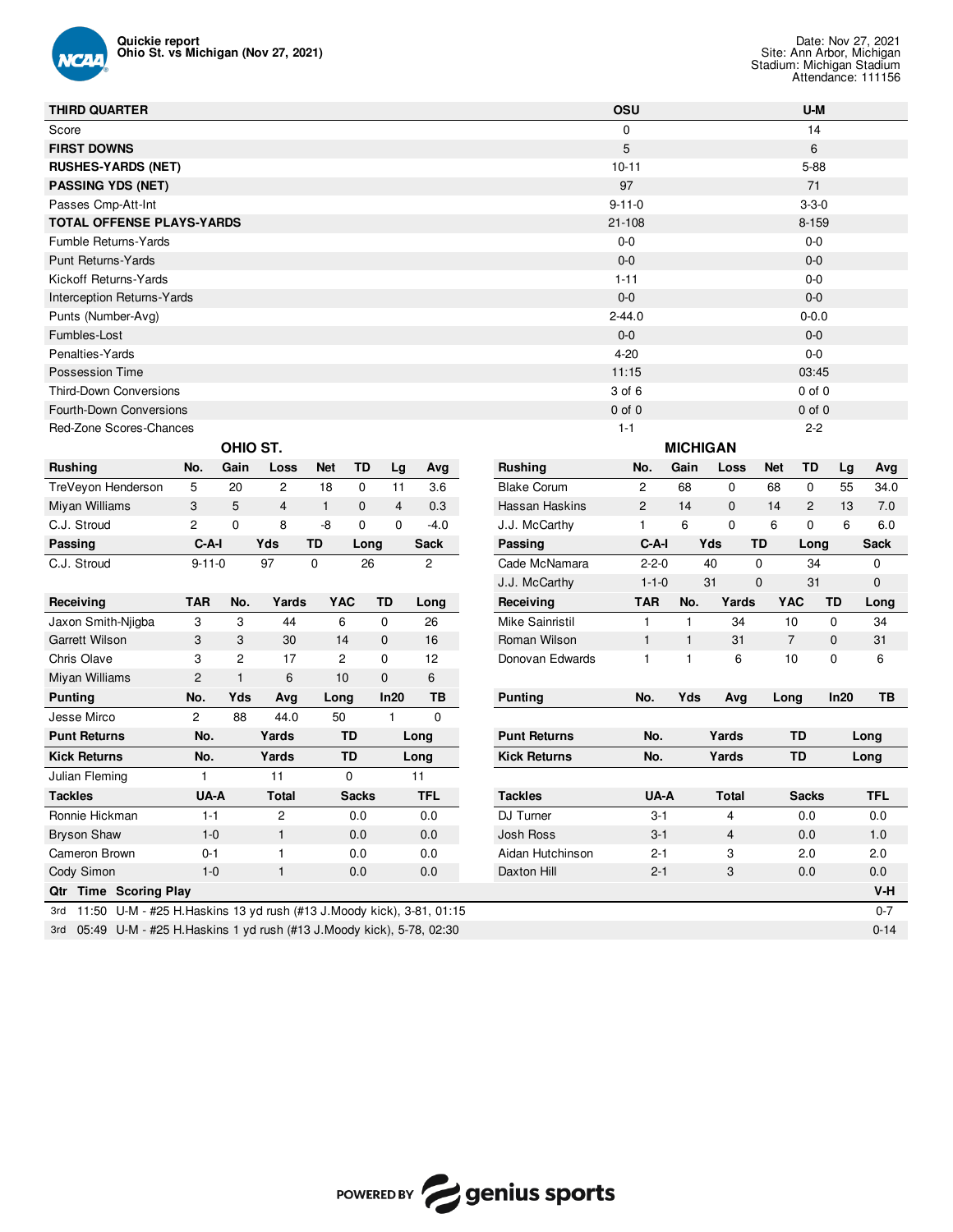

# **4th Quarter**

| $4 - 4$<br>1-G                                                                                                                                                         |           | U-M15 #7 C.Stroud pass complete to #11 J.Smith-Njigba for 10 yards to the U-M05 (#2 B.Hawkins), 1ST DOWN.<br>U-M05 #7 C.Stroud pass incomplete to #88 J.Ruckert.                                    | P <sub>18</sub> |  |  |  |  |  |  |  |
|------------------------------------------------------------------------------------------------------------------------------------------------------------------------|-----------|-----------------------------------------------------------------------------------------------------------------------------------------------------------------------------------------------------|-----------------|--|--|--|--|--|--|--|
|                                                                                                                                                                        |           | 2-G U-M05 #32 T. Henderson rush for 4 yards gain to the U-M01 (#12 J. Ross).                                                                                                                        |                 |  |  |  |  |  |  |  |
|                                                                                                                                                                        | 3-G U-M01 | #32 T.Henderson rush for 1 yard gain to the U-M00 TOUCHDOWN, clock 14:05. The previous play is under review. The<br>ruling on the field stands.                                                     |                 |  |  |  |  |  |  |  |
|                                                                                                                                                                        |           | U-M03 #95 N.Ruggles kick attempt good.                                                                                                                                                              |                 |  |  |  |  |  |  |  |
|                                                                                                                                                                        |           | Ohio St. 20, Michigan 28.                                                                                                                                                                           |                 |  |  |  |  |  |  |  |
| 17 plays, 82 yards, 06:41<br>#95 N.Ruggles kickoff 53 yards to the U-M12 #3 A.Henning return 22 yards to the U-M34 (#10 C.Martinez).<br>Michigan drive starts at 14:00 |           |                                                                                                                                                                                                     |                 |  |  |  |  |  |  |  |
|                                                                                                                                                                        |           | 1-10 U-M34 #25 H. Haskins rush for 0 yards to the U-M34 (#22 S. Chambers).                                                                                                                          |                 |  |  |  |  |  |  |  |
|                                                                                                                                                                        |           | 2-10 U-M34 #12 C.McNamara rush for 9 yards gain to the U-M43, End Of Play.                                                                                                                          |                 |  |  |  |  |  |  |  |
|                                                                                                                                                                        |           | 3-1 U-M43 #12 C.McNamara pass incomplete to #1 A.Anthony PENALTY OSU Offside (#22 S.Chambers) 6 yards from U-M43 to U-<br>M49, 1ST DOWN. NO PLAY.                                                   | X18             |  |  |  |  |  |  |  |
|                                                                                                                                                                        |           | 1-10 U-M49 #25 H.Haskins rush for 8 yards gain to the OSU43 (#14 R.Hickman; #17 B.Shaw).                                                                                                            |                 |  |  |  |  |  |  |  |
| 2-2                                                                                                                                                                    |           | OSU43 #25 H. Haskins rush for 6 yards gain to the OSU37 (#12 L. Ransom), 1ST DOWN.<br>1-10 OSU37 #12 C.McNamara pass complete to #7 D.Edwards for 6 yards to the OSU31 (#30 C.Simon; #12 L.Ransom). | R <sub>19</sub> |  |  |  |  |  |  |  |
|                                                                                                                                                                        |           | 2-4 OSU31 #25 H. Haskins rush for 2 yards gain to the OSU29 (#14 R. Hickman; #30 C. Simon).                                                                                                         |                 |  |  |  |  |  |  |  |
| 3-2                                                                                                                                                                    |           | OSU29 #12 C.McNamara pass incomplete to #14 R.Wilson PENALTY OSU Pass Interference (#29 D.Burke) 15 yards from OSU29                                                                                | X20             |  |  |  |  |  |  |  |
|                                                                                                                                                                        |           | to OSU14, 1ST DOWN. NO PLAY.<br>1-10 OSU14 #2 B.Corum rush for 9 yards gain to the OSU05 (#12 L.Ransom).                                                                                            |                 |  |  |  |  |  |  |  |
| 2-1                                                                                                                                                                    |           | OSU05 #25 H. Haskins rush for 3 yards gain to the OSU02 (#14 R. Hickman; #30 C. Simon), 1ST DOWN.                                                                                                   | R <sub>21</sub> |  |  |  |  |  |  |  |
|                                                                                                                                                                        |           | 1-G OSU02 #25 H.Haskins rush for 2 yards gain to the OSU00 TOUCHDOWN, clock 09:14.<br>OSU03 #13 J.Moody kick attempt good.                                                                          |                 |  |  |  |  |  |  |  |
|                                                                                                                                                                        |           | Ohio St. 20, Michigan 35.                                                                                                                                                                           |                 |  |  |  |  |  |  |  |
|                                                                                                                                                                        |           | 9 plays, 66 yards, 04:46                                                                                                                                                                            |                 |  |  |  |  |  |  |  |
|                                                                                                                                                                        |           | #13 J.Moody kickoff 65 yards to the OSU00, Touchback.<br>Ohio St. drive starts at 09:14                                                                                                             |                 |  |  |  |  |  |  |  |
|                                                                                                                                                                        |           | 1-10 OSU25 #7 C.Stroud pass complete to #32 T.Henderson for 2 yards loss to the OSU23 (#58 M.Smith).                                                                                                |                 |  |  |  |  |  |  |  |
|                                                                                                                                                                        |           | 2-12 OSU23 #7 C.Stroud pass complete to #2 C.Olave for 39 yards to the U-M38 (#5 D.Turner), 1ST DOWN.                                                                                               | P <sub>19</sub> |  |  |  |  |  |  |  |
| 2-6                                                                                                                                                                    |           | 1-10 U-M38 #32 T. Henderson rush for 4 yards gain to the U-M34 (#2 B. Hawkins).<br>U-M34 #7 C.Stroud pass complete to #11 J.Smith-Njigba for 5 yards to the U-M29 (#30 D.Hill).                     |                 |  |  |  |  |  |  |  |
| 3-1                                                                                                                                                                    |           | U-M29 #32 T.Henderson rush for 2 yards gain to the U-M27 (#2 B.Hawkins), 1ST DOWN.                                                                                                                  | R <sub>20</sub> |  |  |  |  |  |  |  |
|                                                                                                                                                                        |           | 1-10 U-M27 #7 C.Stroud pass incomplete to #2 C.Olave.                                                                                                                                               |                 |  |  |  |  |  |  |  |
|                                                                                                                                                                        |           | 2-10 U-M27 #7 C.Stroud rush for 4 yards loss to the U-M31 fumbled by #7 C.Stroud at U-M31 recovered by OSU #7 C.Stroud at U-M31,<br>End Of Play.                                                    |                 |  |  |  |  |  |  |  |
|                                                                                                                                                                        |           | 3-14 U-M31 #7 C.Stroud pass complete to #32 T.Henderson for 7 yards to the U-M24 (#23 M.Barrett).<br>$(05:50)$ Timeout by U-M.                                                                      |                 |  |  |  |  |  |  |  |
| 4-7                                                                                                                                                                    |           | U-M24 #7 C.Stroud pass complete to #5 G.Wilson for 9 yards to the U-M15 (#4 V.Gray), 1ST DOWN.<br>1-10 U-M15 #7 C.Stroud pass incomplete to #5 G.Wilson.                                            | P <sub>21</sub> |  |  |  |  |  |  |  |
|                                                                                                                                                                        |           | 2-10 U-M15 #7 C.Stroud rush for 15 yards gain to the U-M00 TOUCHDOWN nullified by penalty, clock 05:17 PENALTY OSU Holding                                                                          |                 |  |  |  |  |  |  |  |
|                                                                                                                                                                        |           | (#78 N.Petit-Frere) 10 yards from U-M15 to U-M25. NO PLAY.<br>2-20 U-M25 #7 C.Stroud pass incomplete to #5 G.Wilson broken up by #4 V.Gray.                                                         |                 |  |  |  |  |  |  |  |
|                                                                                                                                                                        |           | 3-20 U-M25 #7 C.Stroud pass complete to #5 G. Wilson for 15 yards to the U-M10 (#4 V.Gray; #19 R. Moore).                                                                                           |                 |  |  |  |  |  |  |  |
| 4-5                                                                                                                                                                    |           | U-M10 #7 C.Stroud pass complete to #32 T.Henderson for 10 yards to the U-M00 TOUCHDOWN, clock 04:45, 1ST DOWN.                                                                                      | P <sub>22</sub> |  |  |  |  |  |  |  |
|                                                                                                                                                                        |           | U-M03 #95 N.Ruggles kick attempt good.<br>Ohio St. 27, Michigan 35.                                                                                                                                 |                 |  |  |  |  |  |  |  |
|                                                                                                                                                                        |           | 13 plays, 75 yards, 04:29                                                                                                                                                                           |                 |  |  |  |  |  |  |  |
|                                                                                                                                                                        |           | #95 N.Ruggles kickoff 54 yards to the U-M11 #3 A.Henning return 26 yards to the U-M37 (#95 N.Ruggles; #13 J.Hancock).<br>Michigan drive starts at 04:39                                             |                 |  |  |  |  |  |  |  |
|                                                                                                                                                                        |           | 1-10 U-M37 #25 H.Haskins rush for 15 yards gain to the OSU48 (#14 R.Hickman), 1ST DOWN.                                                                                                             | R <sub>22</sub> |  |  |  |  |  |  |  |
|                                                                                                                                                                        |           | 1-10 OSU48 #25 H.Haskins rush for 6 yards gain to the OSU42 (#14 R.Hickman; #35 T.Eichenberg).                                                                                                      |                 |  |  |  |  |  |  |  |
| 2-4                                                                                                                                                                    |           | OSU42 #25 H.Haskins rush for 11 yards gain to the OSU31 (#35 T.Eichenberg; #58 T.Hamilton), 1ST DOWN.<br>(03:00) Timeout by OSU.                                                                    | R <sub>23</sub> |  |  |  |  |  |  |  |
|                                                                                                                                                                        |           | 1-10 OSU31 #25 H.Haskins rush for 27 yards gain to the OSU04 (#17 B.Shaw), 1ST DOWN.                                                                                                                | R <sub>24</sub> |  |  |  |  |  |  |  |
|                                                                                                                                                                        |           | 1-G OSU04 #25 H.Haskins rush for 4 yards gain to the OSU00 TOUCHDOWN, clock 02:17.<br>OSU03 #13 J.Moody kick attempt good.                                                                          |                 |  |  |  |  |  |  |  |
|                                                                                                                                                                        |           | Ohio St. 27, Michigan 42.                                                                                                                                                                           |                 |  |  |  |  |  |  |  |
|                                                                                                                                                                        |           | 5 plays, 63 yards, 02:22                                                                                                                                                                            |                 |  |  |  |  |  |  |  |
|                                                                                                                                                                        |           | #13 J.Moody kickoff 65 yards to the OSU00, Touchback.<br>Ohio St. drive starts at 02:17                                                                                                             |                 |  |  |  |  |  |  |  |
|                                                                                                                                                                        |           | 1-10 OSU25 #7 C.Stroud pass incomplete to #2 C.Olave.                                                                                                                                               |                 |  |  |  |  |  |  |  |
|                                                                                                                                                                        |           | 2-10 OSU25 #7 C.Stroud pass complete to #5 G.Wilson for 16 yards to the OSU41 (#5 D.Turner), 1ST DOWN.                                                                                              | P <sub>23</sub> |  |  |  |  |  |  |  |
| 2-5                                                                                                                                                                    |           | 1-10 OSU41 #7 C.Stroud pass complete to #5 G.Wilson for 5 yards to the OSU46 (#2 B.Hawkins; #23 M.Barrett).<br>OSU46 #7 C.Stroud pass incomplete to #2 C.Olave broken up by #5 D.Turner.            |                 |  |  |  |  |  |  |  |
| 3-5                                                                                                                                                                    |           | OSU46 #7 C.Stroud sacked for loss of 13 yards to the OSU33 (#55 D.Ojabo).                                                                                                                           |                 |  |  |  |  |  |  |  |
|                                                                                                                                                                        |           | (01:05) Timeout by OSU.<br>4-18 OSU33 #7 C.Stroud pass complete to #2 C.Olave for 12 yards to the OSU45 (#4 V.Gray).                                                                                |                 |  |  |  |  |  |  |  |
|                                                                                                                                                                        |           | 6 plays, 20 yards, 01:19                                                                                                                                                                            |                 |  |  |  |  |  |  |  |
|                                                                                                                                                                        |           | Michigan drive starts at 00:58                                                                                                                                                                      |                 |  |  |  |  |  |  |  |
|                                                                                                                                                                        |           | 1-10 OSU45 Kneel down at OSU46 for loss of 1 yard.<br>2-11 OSU46 Kneel down at OSU47 for loss of 1 yard.                                                                                            |                 |  |  |  |  |  |  |  |
|                                                                                                                                                                        |           | 2 plays, -2 yards, 00:58                                                                                                                                                                            |                 |  |  |  |  |  |  |  |
|                                                                                                                                                                        |           |                                                                                                                                                                                                     |                 |  |  |  |  |  |  |  |

POWERED BY **Genius sports**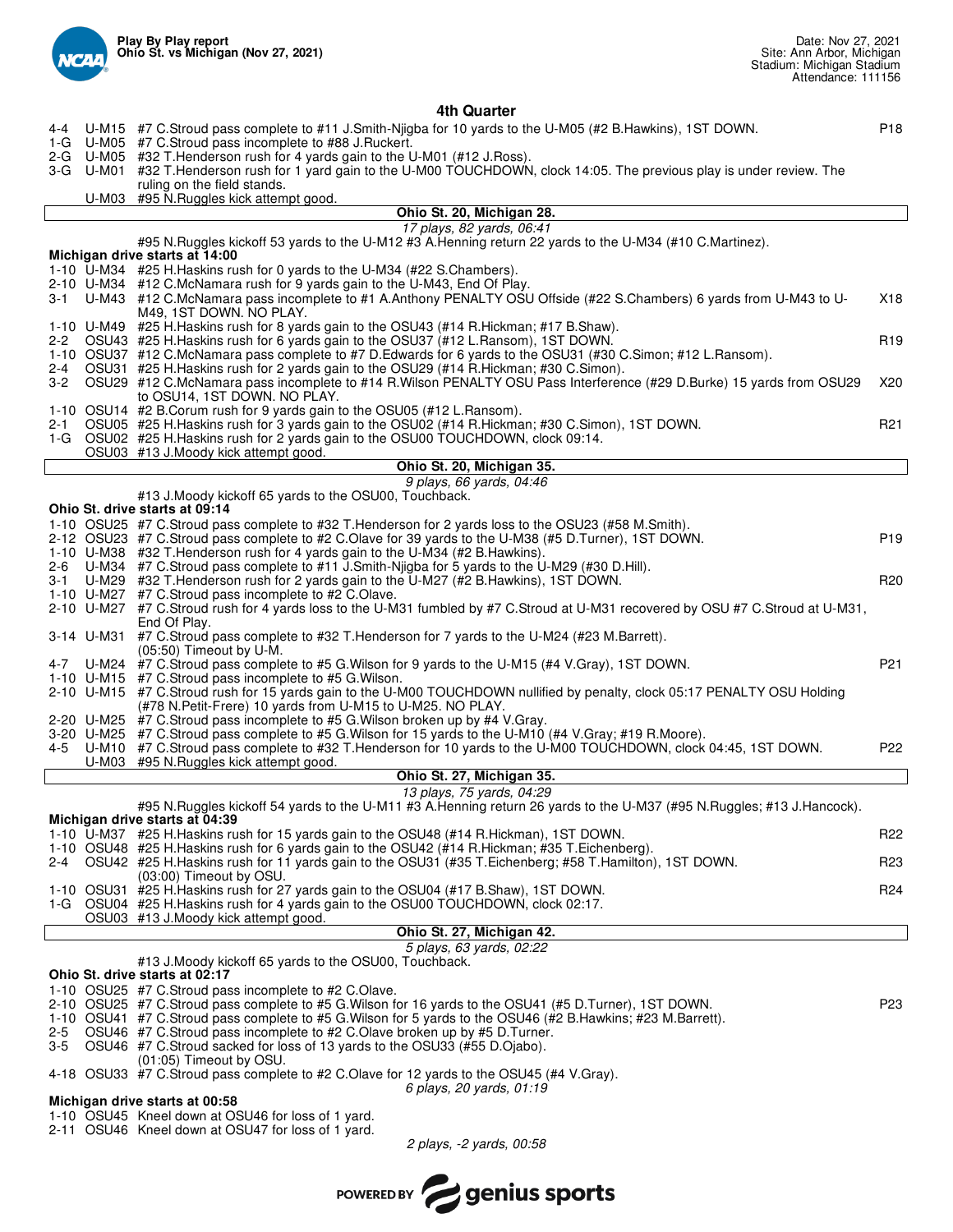

|          |       | Time        |  | <b>1st Downs</b> |  |  |         | Conversions |                |             |                  |  |
|----------|-------|-------------|--|------------------|--|--|---------|-------------|----------------|-------------|------------------|--|
| Summary  | Score | <b>Poss</b> |  |                  |  |  | 3rd     | 4td         | <b>Rushing</b> | Passino     | <b>Penalties</b> |  |
| Ohio St. |       | 06:43       |  |                  |  |  | $2 - 5$ |             | $6 - 6$        | 11-17-0-126 | $3 - 31$         |  |
| Michigan |       | 08:17       |  |                  |  |  | 0-0     | 0-0         | 15-100         | -1-0-6      | $0 - 0$          |  |